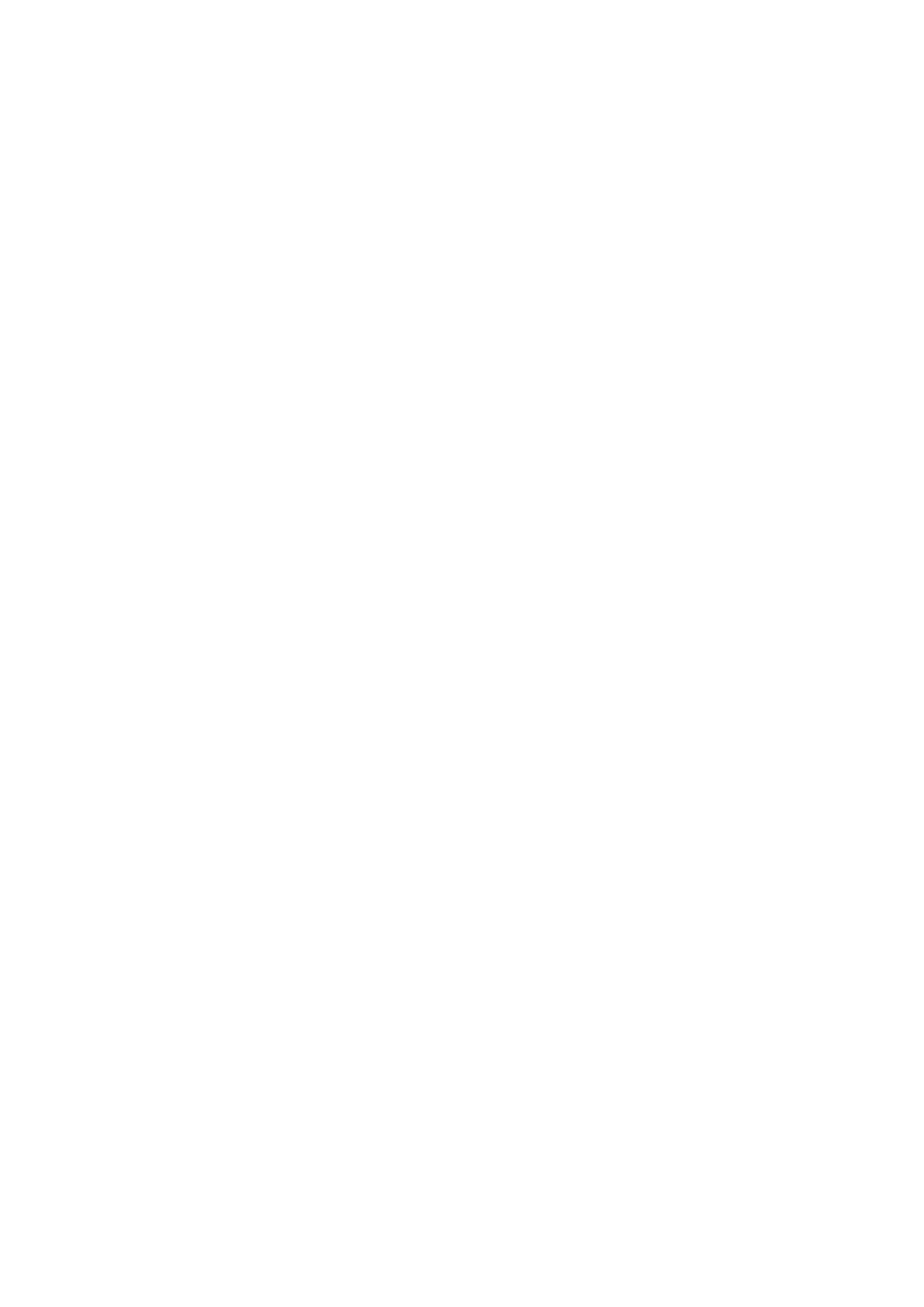

**Australian Government** 

**Rural Industries Research and Development Corporation** 

# **The Voluntary Industry Standard for Table Olives in Australia**

October 2012 RIRDC Publication No 12/111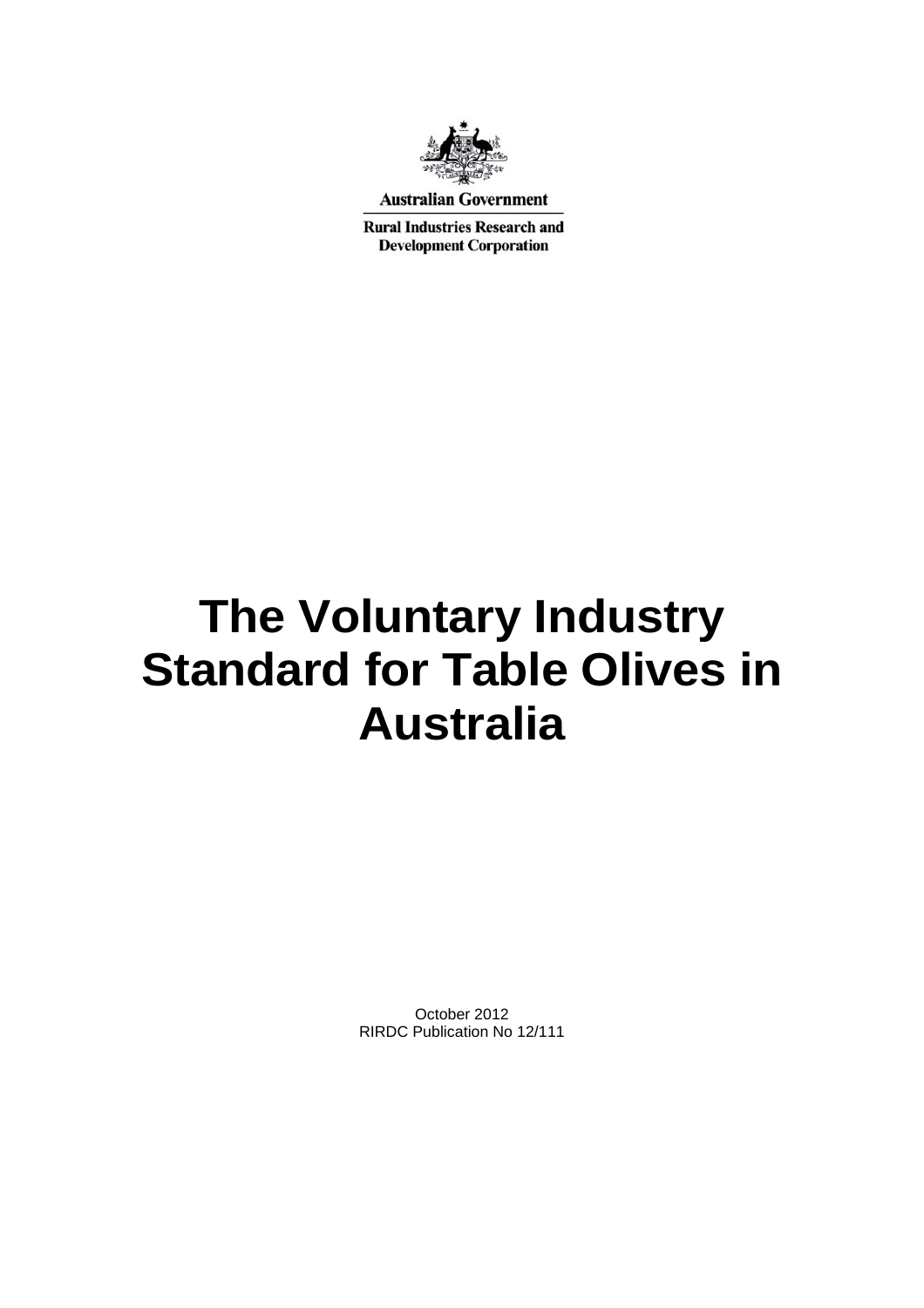© 2012 Rural Industries Research and Development Corporation. All rights reserved.

ISBN 978-1-74254-453-3 ISSN 1440-6845

*The Voluntary Industry Standard for Table Olives in Australia Publication No. 12/111*

The information contained in this publication is intended for general use to assist public knowledge and discussion and to help improve the development of sustainable regions. You must not rely on any information contained in this publication without taking specialist advice relevant to your particular circumstances.

While reasonable care has been taken in preparing this publication to ensure that information is true and correct, the Commonwealth of Australia gives no assurance as to the accuracy of any information in this publication.

The Commonwealth of Australia, the Rural Industries Research and Development Corporation (RIRDC), the authors or contributors expressly disclaim, to the maximum extent permitted by law, all responsibility and liability to any person, arising directly or indirectly from any act or omission, or for any consequences of any such act or omission, made in reliance on the contents of this publication, whether or not caused by any negligence on the part of the Commonwealth of Australia, RIRDC, the authors or contributors.

The Commonwealth of Australia does not necessarily endorse the views in this publication.

This publication is copyright. Apart from any use as permitted under the *Copyright Act 1968*, all other rights are reserved. However, wide dissemination is encouraged. Requests and inquiries concerning reproduction and rights should be addressed to the RIRDC Publications Manager on phone 02 6271 4165.

#### **Researcher Contact Details**

Australian Olive Association Ltd C/- Post Office, COOMANDOOK S.A. 5261

Email: [ceo@australianolives.com.au.](mailto:longridgeolives@bigpond.com)<br>Web: www.australianolives.com.au [www.australianolives.com.au](http://www.australianolives.com.au/)

In submitting this report, the researcher has agreed to RIRDC publishing this material in its edited form.

#### **RIRDC Contact Details**

Rural Industries Research and Development Corporation Level 2, 15 National Circuit BARTON ACT 2600 PO Box 4776 KINGSTON ACT 2604

Phone: 02 6271 4100 Fax: 02 6271 4199 Email: rirdc@rirdc.gov.au. Web: http://www.rirdc.gov.au

Electronically published by RIRDC in October 2012 Print-on-demand by Union Offset Printing, Canberra at www.rirdc.gov.au or phone 1300 634 313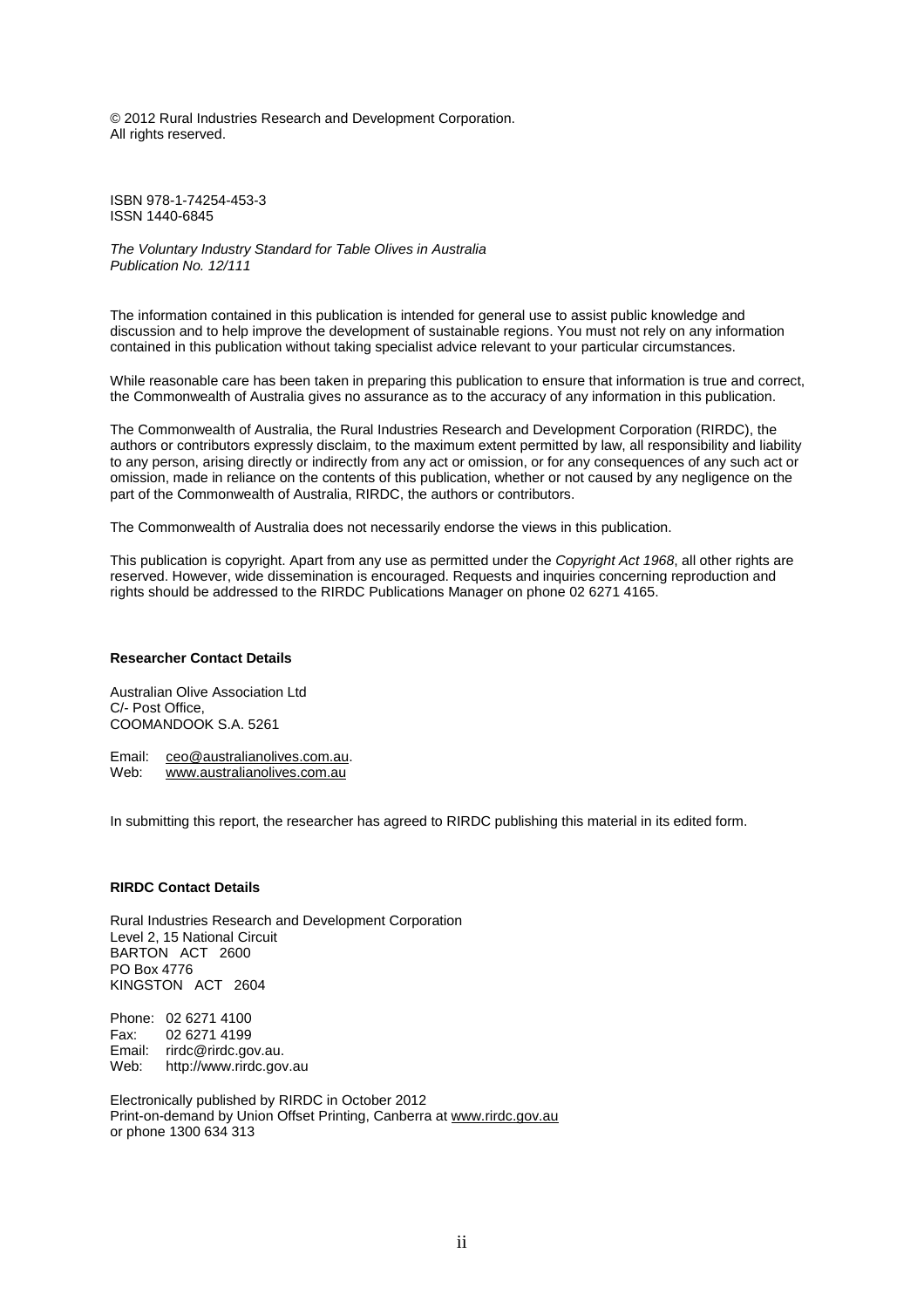## <span id="page-4-0"></span>**Foreword**

The *Voluntary Industry Standard for Table Olives in Australia* (the Industry Standard) has been prepared by the National Table Olive Committee (NTOC) of the Australian Olive Association Ltd (AOA), with significant technical input by table olive specialist Professor Stanley Kailis from the University of Western Australia, and James (Jim) Smyth, food technologist and table olive processing expert from South Australia.

In developing the Industry Standard, the NTOC has liaised closely with Food Standards Australia New Zealand (FSANZ), to discuss the application of the Australia New Zealand Food Standards Code to ensure compliance with national food safety requirements.

The key objective of the Industry Standard is to 'lift the bar' for Australian table olive producers in terms of improved product quality, food safety and productivity, and to deliver associated benefits to Australian consumers.

The Industry Standard is based on the CODEX Alimentarius Commission (Codex) standards and other international and national technical standards, adapted to meet Australian requirements.

This project was funded from RIRDC core funds, which are provided by the Australian Government.

This report is an addition to RIRDC's diverse range of over 2000 research publications, forms part of our Olives R&D Program, which aims to:

- provide information which establishes the benefits of Australian olive products
- maintain the current high quality product while improving productivity, profitability and environmental management through all stages of the supply chain
- develop strategies for existing and new olive producers to reduce the effects of climate change and variability
- build and educate, collaborative, innovative and skilled industry workforce and a cost effective, well funded RD&E program.

Most of RIRDC's publications are available for viewing, free downloading or purchasing online at [www.rirdc.gov.au.](http://www.rirdc.gov.au/) Purchases can also be made by phoning 1300 634 313.

**Craig Burns** Managing Director Rural Industries Research and Development Corporation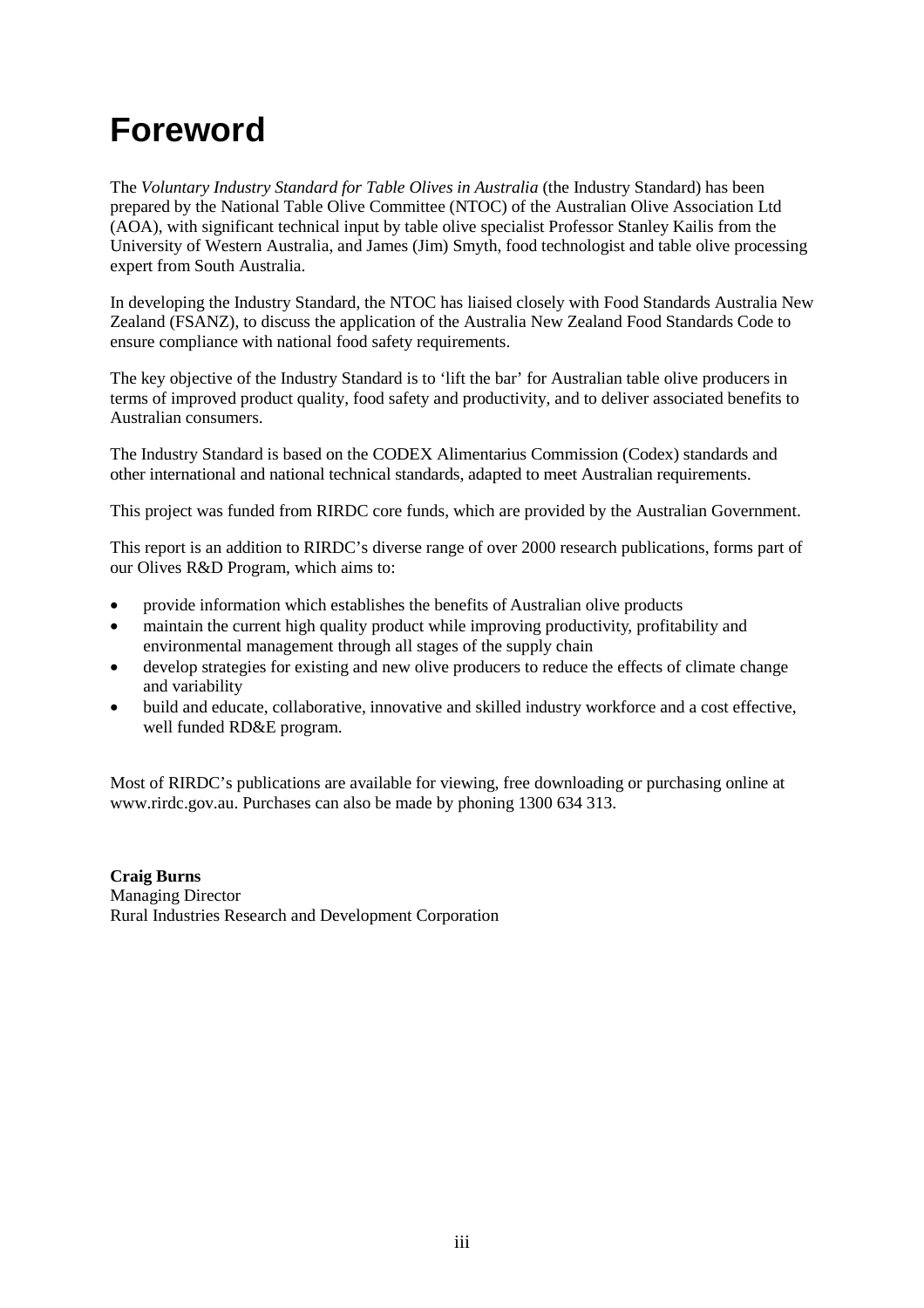## <span id="page-5-0"></span>**Acknowledgments**

#### **Document Preparation**

The *Voluntary Industry Standard for Table Olives in Australia* (the Industry Standard) has been prepared by the National Table Olive Committee (NTOC) of the Australian Olive Association Ltd (AOA), with significant technical input by table olive specialist Professor Standley Kailis from the University of Western Australia, and James (Jim) Smyth, food technologist and table olive processing expert from South Australia.

#### **National Table Olive Committee**

The current National Table Olive Committee (NTOC) comprises:

- Peter McFarlane, McFarlane Strategic Services (SA) Convenor
- Jim Smyth, table olive consultant (retired) (SA)
- Dr Michelle Wirthensohn, University of Adelaide (SA)
- Helen Wylie, Pendleton Fine Foods (SA)
- Bob Gilliver, Talinga Grove (SA)
- Professor Stan Kailis**,** University of Western Australia (WA)
- Dr Peter Agnew, Organic Olives (Aust) Company (QLD)
- Peter Herborn, Laguna Olives (NSW)
- Stephen Mitchell**,** Lisborne Grove (NSW)
- Kim Russell, QA consultant to Tree Tops Plantation Pty Ltd (NSW)

#### **Financial**

In addition to significant in-kind support from past and present members of NTOC, financial support for this project has also been provided by AOA, Olives SA and RIRDC.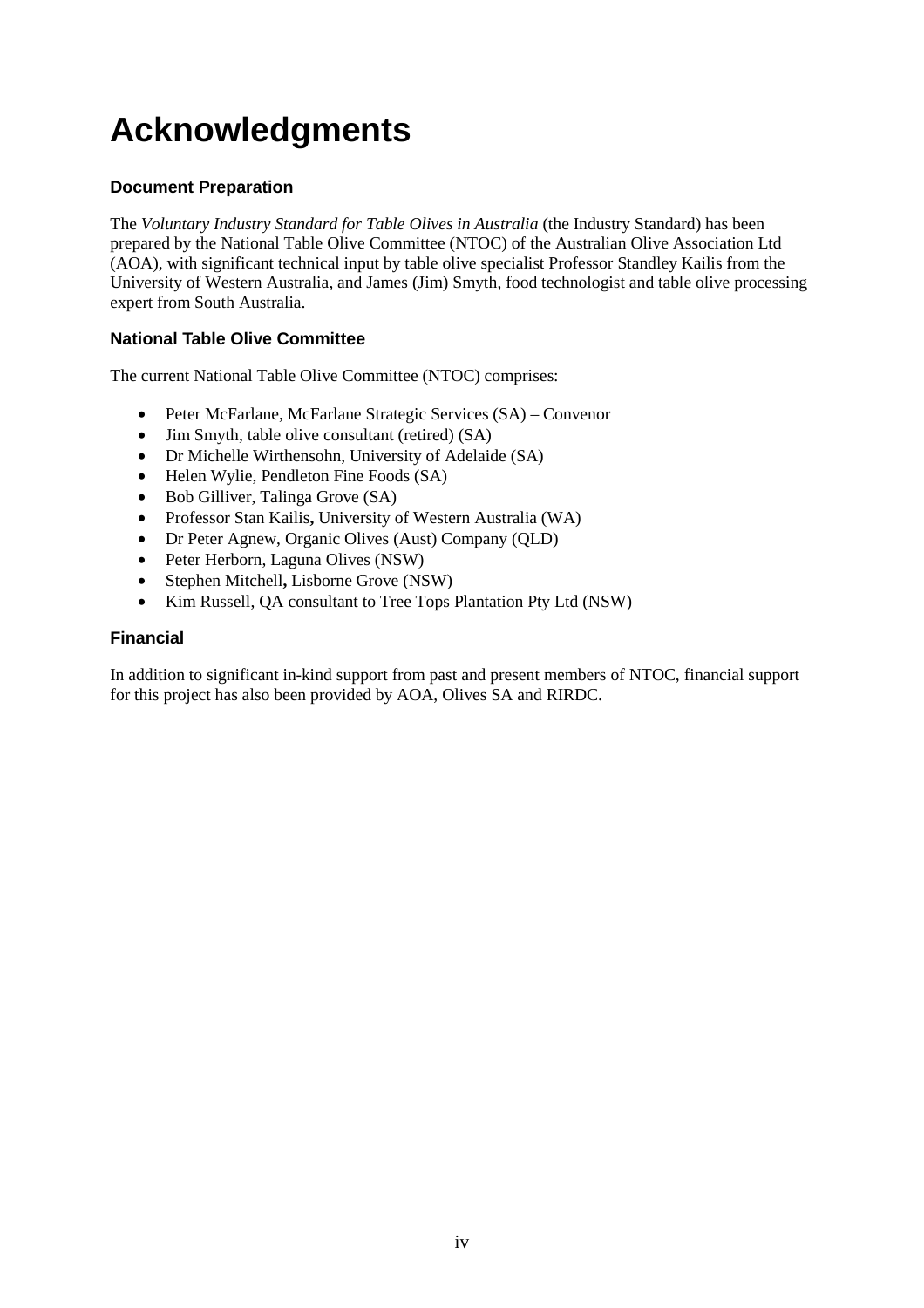## <span id="page-6-0"></span>**Abbreviations**

| <b>AOA</b>    | <b>Australian Olive Association Ltd</b>                                        |
|---------------|--------------------------------------------------------------------------------|
| $\mathbf C$   | Number of units in the sample producing readings between 'm' and 'M'           |
| Codex         | <b>CODEX Alimentarius Commission</b>                                           |
| CoP           | Code of Practice                                                               |
| ${\bf F_o}$   | Cumulative sterility value                                                     |
| <b>FSANZ</b>  | Food Standards Australia New Zealand                                           |
| <b>GMP</b>    | Good manufacturing practice                                                    |
| <b>HACCP</b>  | Hazard Analysis Critical Control Point                                         |
| <b>INS No</b> | Codex Food Additive or Group Number                                            |
| IOC           | <b>International Olive Council</b>                                             |
| m             | Results that are equal or lower than 'm' are considered as being in conformity |
| M             | Maximum allowable threshold beyond which the results are not in conformity     |
| <b>MAT</b>    | Modified atmosphere treatment                                                  |
| <b>MRL</b>    | Maximum residue limits                                                         |
| <b>MSDS</b>   | <b>Material Safety Data Sheets</b>                                             |
| n             | Number of units making up the sample                                           |
| <b>NATA</b>   | National Association of Testing Authorities                                    |
| <b>NTOC</b>   | National Table Olive Committee                                                 |
| OH & S        | Occupational Health and Safety                                                 |
| P             | Pasteurisation treatment                                                       |
| <b>PR</b>     | Preservatives added                                                            |
| <b>PU</b>     | Pasteurisation units                                                           |
| R             | Refrigeration treatment                                                        |
| <b>RIRDC</b>  | Rural Industries Research and Development Corporation                          |
| rt            | Reference temperature                                                          |
| S             | <b>Sterilisation treatment</b>                                                 |
| <b>SCC</b>    | Specific chemical characteristics                                              |
| T.D.T.        | Thermal death times                                                            |
| Z             | Z Curve Value                                                                  |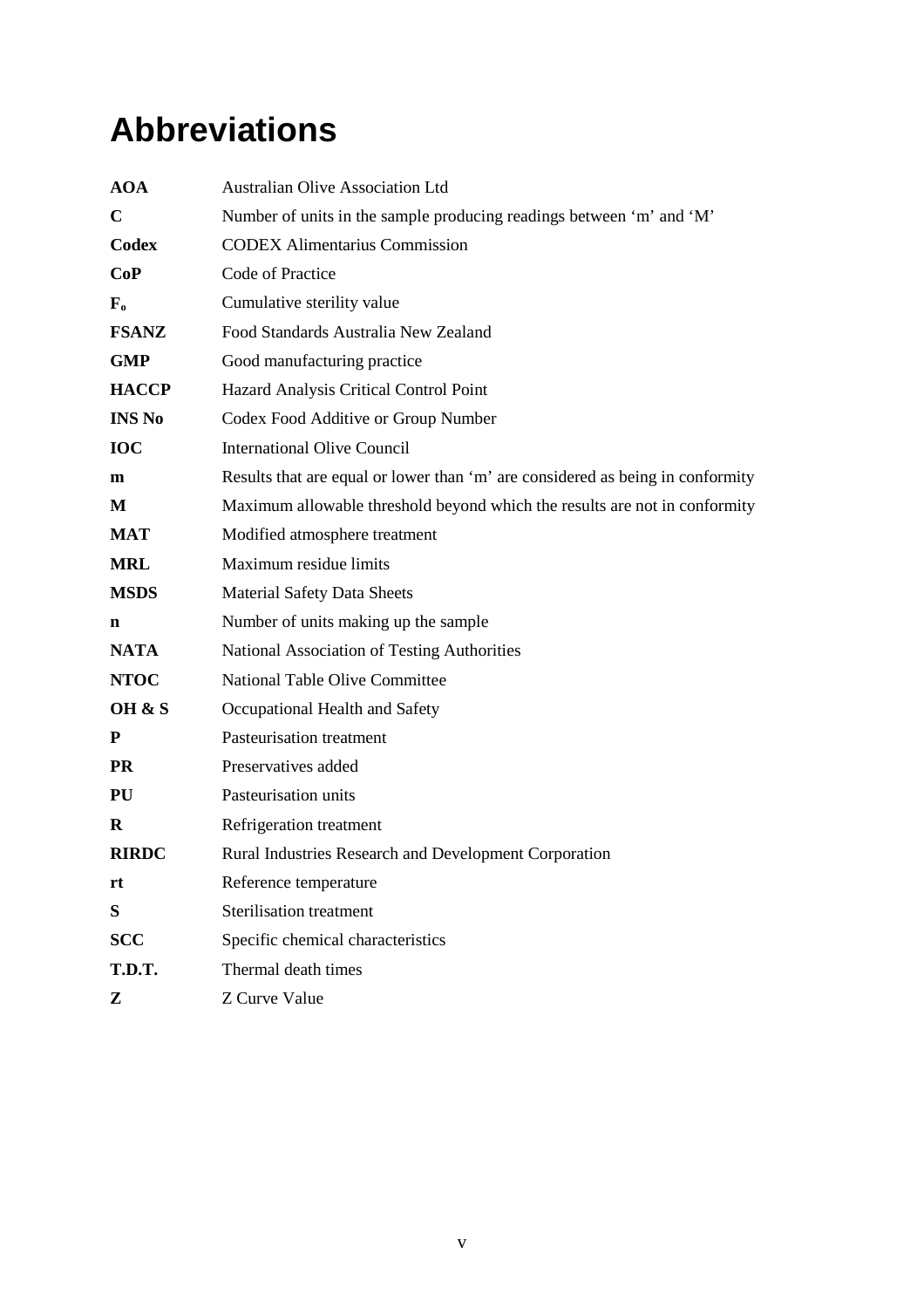## **Contents**

| Section 8: Microbiological criteria for processed table olives packed in bulk containers (non- |  |
|------------------------------------------------------------------------------------------------|--|
| Section 9: Microbiological criteria for processed table olives for sale or distribution to end |  |
|                                                                                                |  |
|                                                                                                |  |

## **Tables**

| Table 2: Physico-chemical characteristics of packing brine or juice after osmotic balance  8   |  |
|------------------------------------------------------------------------------------------------|--|
|                                                                                                |  |
|                                                                                                |  |
| Table 5: Microbiological criteria for processed table olives in bulk containers                |  |
| Table 6: Guideline levels for determining the microbiological quality of ready-to-eat foods 20 |  |
|                                                                                                |  |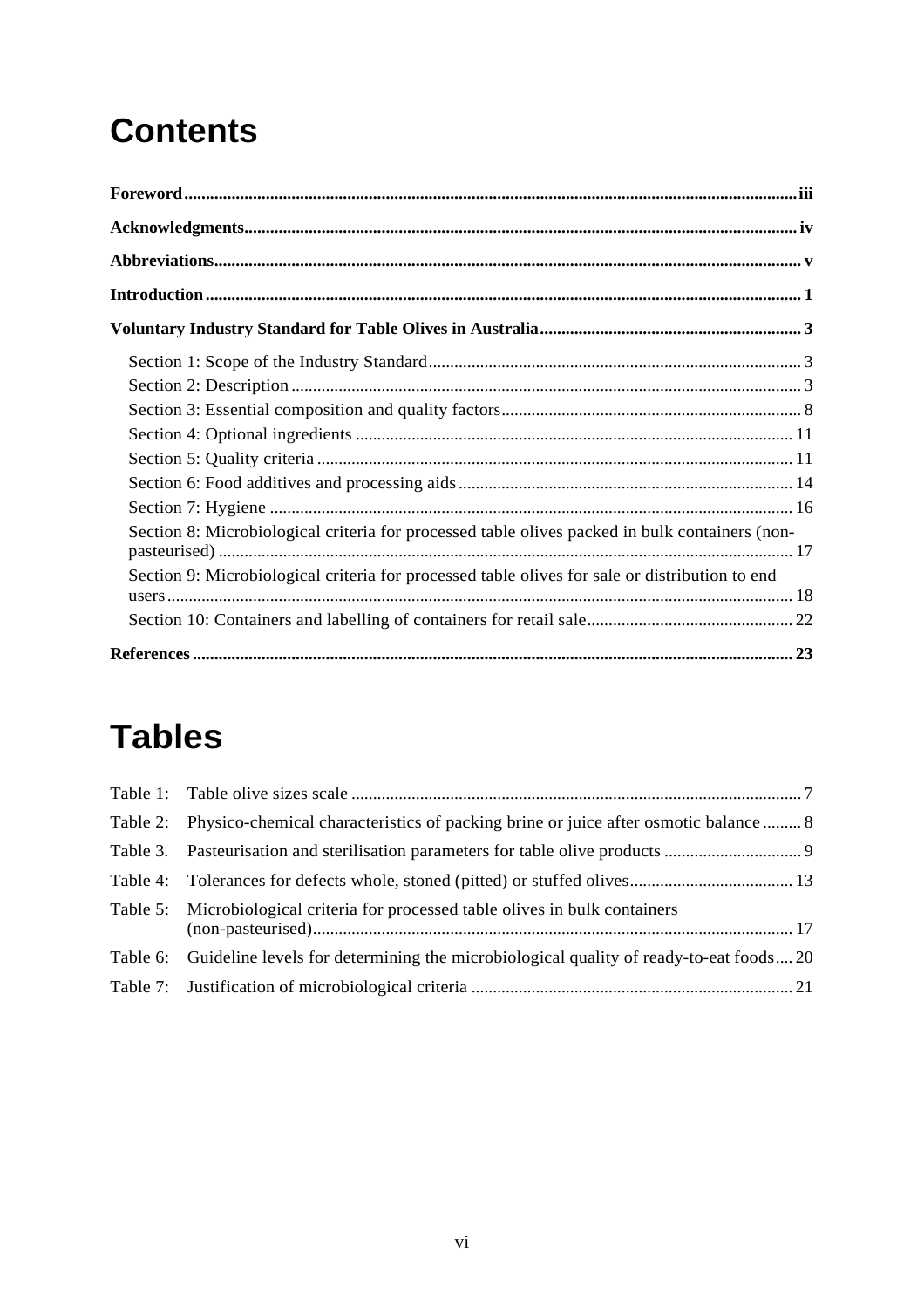## **Executive Summary**

#### **What the report is about**

The *Voluntary Industry Standard for Table Olives in Australia* (the Industry Standard) has been prepared by the National Table Olive Committee (NTOC) of the Australian Olive Association Ltd (AOA). It is a voluntary industry standard that establishes an objective basis for the wholesale and retail trade of table olive products in Australia.

The Industry Standard is incorporated into the AOA's *Code of Practice for olive oil, table olives and other olive products (Revised 2012)* (the Code), which aims to guarantee the authenticity of Australian table olives and distinguish these from other products by providing consumers with a recognisable quality seal – *Certified Australian Table Olives™* which is a certified trademark.

#### **Who is the report targeted at?**

The Industry Standard will 'lift the bar' for Australian table olive producers, in terms of improved product quality, food safety and productivity. The benefits to producers, wholesalers and retailers in having a clear objective industry standard will also deliver associated benefits to all consumers of Australian table olives.

#### **Where are the relevant industries located in Australia?**

Table olives are grown in all Australian states. While South Australia and Victoria are major production areas, the largest producer of table olives in Australia is Tree Tops Plantation Pty Ltd which is near Griffith, New South Wales, and produced 600 tonne of product in the 2010 processing season (Source: AOA). Table olive production in Australia in 2011 was estimated to be 4000 tonnes with a gross production value of A\$12 million (Source: AOA).

Generally, Australian table olive growers are small boutique operators and the number of table olive growers is increasing. The 2009 Australian Olive Industry R&D Survey showed that almost half of respondents were involved in the production of table olives.

#### **A snapshot of the Industry Standard**

The Industry Standard contains ten sections outlining the proposed testing regime for both Code of Practice certified and non-certified product for retail sale to the public, or wholesale to food service businesses. It also discusses the overarching application of the Australia New Zealand Food Standards Code to the production and sale of table olives in Australia.

#### • **Section 1: Scope**

Establishes that the Industry Standard applies to the fruit of the cultivated olive tree (*Olea europaea* L.) which has been suitably treated or processed and which is offered for trade and for final consumption as table olives or table olive products.

#### • **Section 2: Description**

Defines desired table olive characteristics of table olives; olive types and styles; treatments and trade preparations.

#### • **Section 3: Essential composition and quality factors**

Firstly, describes the physico-chemical characteristics of packing brine or juice including minimum sodium chloride content, maximum pH, and minimum lactic acidity; as applying to various table olive preparation methods. Secondly, describes pasteurisation and sterilisation parameters for table olive products.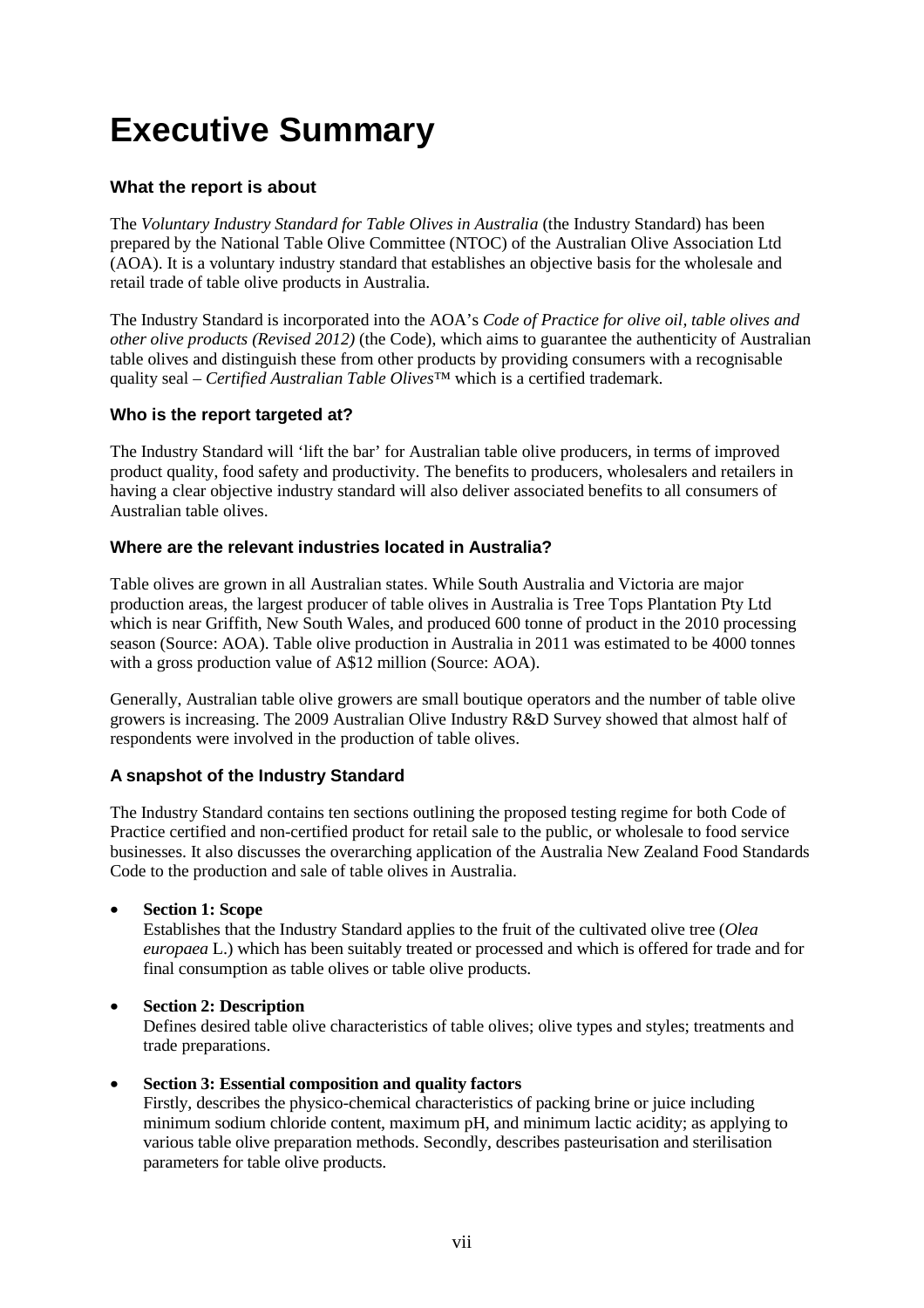#### • **Section 4: Optional ingredients**

Lists other ingredients that may be used in the preparation of table olives.

#### • **Section 5: Quality criteria**

Provides trade descriptions and tolerances for defects that Australian producers should consider if exporting table olives.

#### • **Section 6: Food additives**

Links the Industry Standard to the *Australia New Zealand Food Standards Code* for approved food additives, processing aids, and limits for contaminants.

#### • **Section 7: Hygeine**

Establishes the general principles of food hygeine as established by the *Australia New Zealand Food Standards Code* and Codex.

• **Section 8: Microbiological criteria for processed table olives packed in bulk containers (non-pasteurised)**

Establishes microbiological criteria for unpasteurised table olives that may be offered for wholesale distribution including to food services. This section is adapted from the *Federation of French Condiments Industries – Code of fair practice for table olives Dec 2000*.

• **Section 9: Microbiological criteria for processed table olives intended for sale to end users (usually pasteurised)**

Establishes microbiological criteria for processed table olives intended for retail sale. This section is adapted from the *Federation of French Condiments Industries – Code of fair practice for table olives Dec 2000*, and incorporates *Food Standards Australia New Zealand – Guidelines for the microbiological examination of ready-to-eat foods*.

#### • **Section 10: Containers for retail sale**

Establishes that container filling weights/volumes and container labelling must meet the appropriate sections of the *Australia New Zealand Food Standards Code*.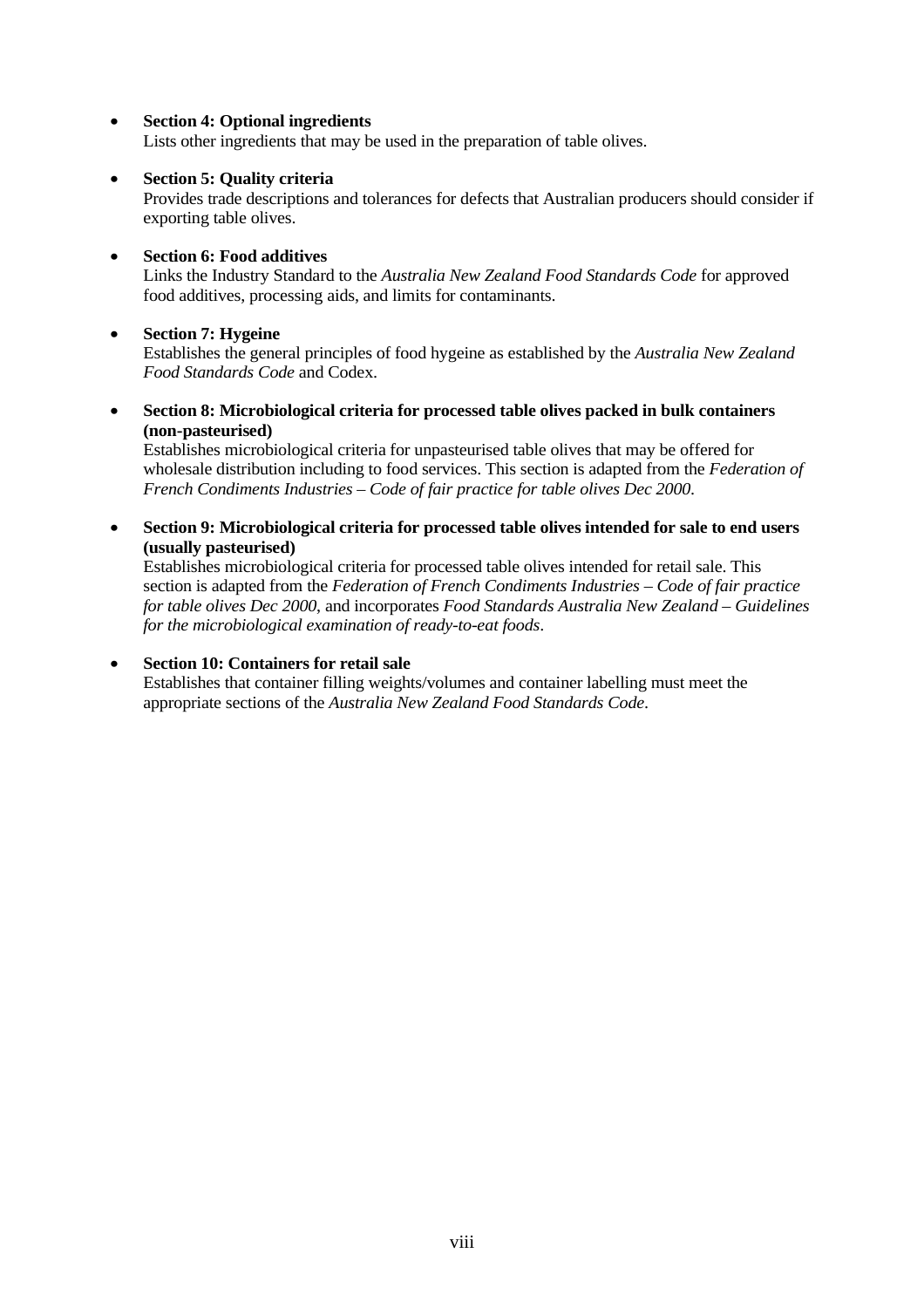## <span id="page-10-0"></span>**Introduction**

### **Why a Voluntary Industry Standard for Table Olives in Australia?**

The key objective of the Australian Olive Association Ltd (AOA) *Voluntary Industry Standard for Table Olives in Australia* (the Industry Standard) is to 'lift the bar' for Australian table olive producers, in terms of improved product quality, food safety and productivity, and to deliver associated benefits to Australian consumers.

The Industry Standard is a voluntary industry standard promulgated by the AOA that establishes an objective basis for the wholesale and retail trade in table olive products in Australia.

The Industry Standard draws on the following technical sources:

- International Olive Council (IOC) *Trade Standard Applying to Table Olives* COI/OT/NC No. 1 Dec 2004**[1](#page-10-1)**
- *Proposed Draft Codex Standard for Table Olives* Revision of CODEX STAN 66-1981 (No2- 2009) **[2](#page-10-2)**
- *Federation of French Condiments Industries Code of fair practice for table olives Dec 2000***[3](#page-10-3)**
- *Australia New Zealand Food Standards Code*. **[4](#page-10-4)**

The Industry Standard is incorporated into the AOA's *Code of Practice for olive oil, table olives and other olive products (revised 2012)*<sup>[5](#page-10-5)</sup> (the Code), that aims to guarantee the authenticity of Australian table olives and distinguish these from other products by providing consumers with a recognisable quality seal – *Certified Australian Table Olives™* which is a certified trademark (shown below).



<span id="page-10-1"></span><sup>1</sup> IOC *Trade Standard Applying to Table Olives* COI/OT/NC No. 1 Dec 2004:<br>http://www.internationaloliveoil.org/documents/viewfile/3626-normoteng

<span id="page-10-4"></span>

 $\overline{a}$ 

<span id="page-10-2"></span><sup>&</sup>lt;sup>2</sup> Proposed Draft Codex Standard for Table Olives - CODEX STAN 66-1981 (NO2-2009):<br>ftp://ftp.fao.org/codex/Meetings/CCPFV/ccpfv25/pf25 04e.pdf

<span id="page-10-3"></span>Federation of French Condiments Industries - Code of fair practice for table olives Dec 2000 (English translation available on request)[: http://www.agrogroupe.com/Documents/code\\_des\\_pratiques\\_loyales.pdf](http://www.agrogroupe.com/Documents/code_des_pratiques_loyales.pdf)<br>
<sup>4</sup> *Australia New Zealand Food Standards Code*:<br>
http://www.foodstandards.gov.au/foodstandards/foodstandardscode.cfm

<span id="page-10-5"></span>Code of Practice for olive oil, table olives and other olive products (revised 2012) Australian Olive Association (AOA):<http://www.australianolives.com.au/content/code-of-practice>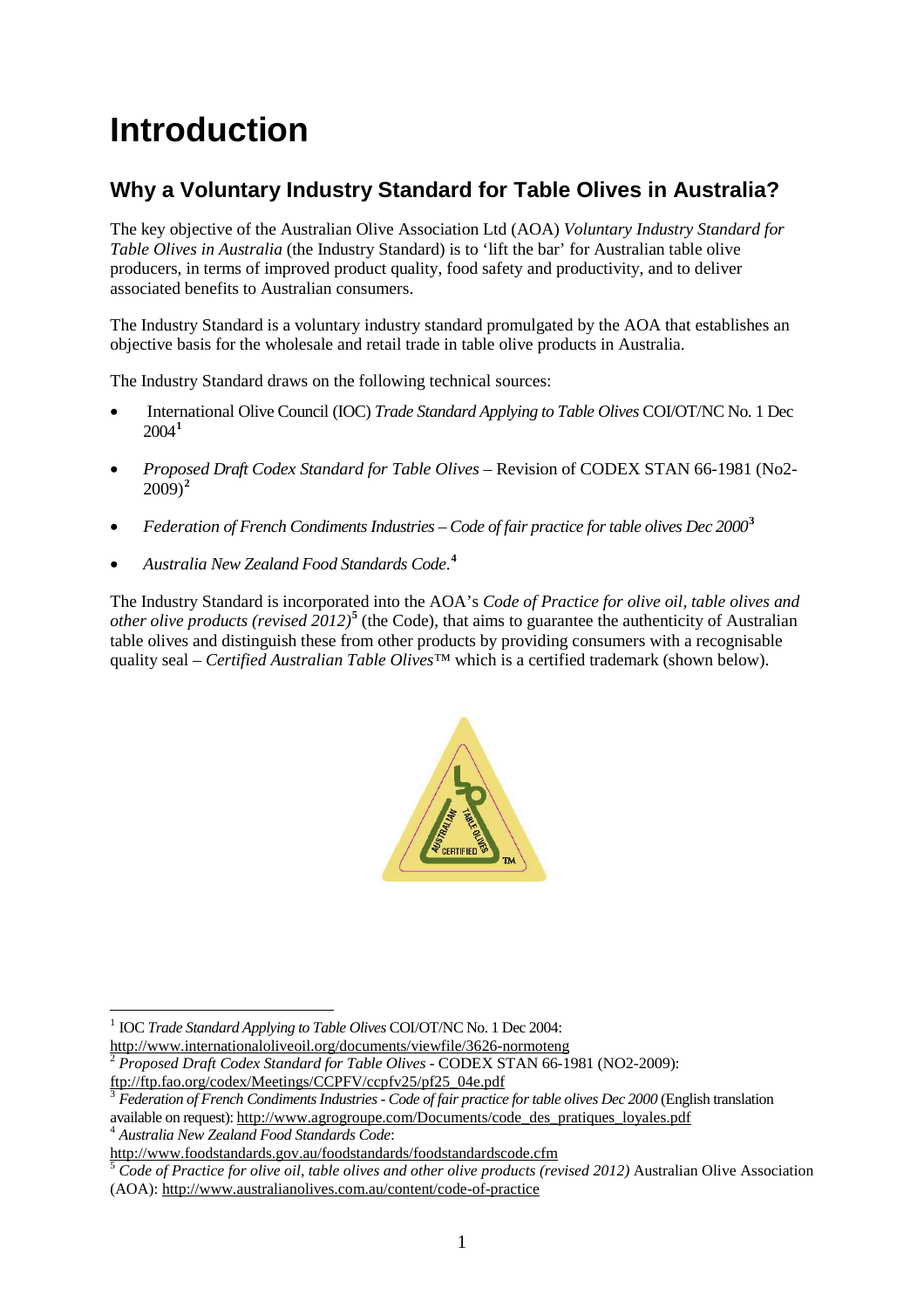### **Testing against the Industry Standard**

Grower signatories to the Code will be required to undertake specified testing on a sample taken from each batch identified on table olive product labels to establish eligibility to apply the new *Certified Australian Table Olives™* logo.

In addition, AOA will undertake random testing against the proposed Industry Standard, for Code of Practice (CoP) accredited, and non CoP accredited table olive products.

The AOA may determine which testing bodies will carry out testing for the purposes of the Code, and may use bodies endorsed by the CODEX Alimentarius Commission (Codex), the National Authority for Testing Agencies (NATA)<sup>[6](#page-11-0)</sup>, the International Olive Council (IOC), or other such relevant organisations as it may see fit.

### *Australia New Zealand Food Standards Code*

**Note 1:** Any business that processes or packs olive products in Australia is deemed a 'food business'. All food businesses in Australia are already required to comply with the *Australia New Zealand Food Standards Code*, including *Food Safety Standard 3.1.1: Interpretation and Application*, *Food Safety Standard 3.2.2: Food Safety Practices and General Requirements*, and *Food Safety Standard 3.2.3: Food Premises and Equipment*.

**Note 2:** *Food Safety Standard 3.2.1: Food Safety Programs*, that sets out the requirements for the control of food safety hazards during the production, manufacture and handling of food, is not mandatory for all food businesses. It applies to certain industry sectors that have been identified as being high risk. In some state jurisdictions, such as Victoria, all food businesses (including olive processors) are required to have a food safety program (except retail businesses selling low-risk prepackaged food).

**Note 3:** Further details on specific standards under the *Australia New Zealand Food Standards Code* are available on the Australian Government ComLaw website.<sup>[7](#page-11-1)</sup>

**Note 4:** Table olives as a fermented product are regarded as a medium food-safety risk. However, should there be a serious food-safety incident with table olives; regulation may be imposed on the industry.

**Note 5:** Other jurisdictions may also require businesses to have HACCP\*-based food-safety systems in place. Therefore, all food businesses need to check with their local authority for the requirements that apply in the state or territory where their business is located.

\* To assist in implementing good agricultural practice (GAP), and good manufacturing practice (GMP), AOA has also developed a *Hazard Analysis Critical Control Point (HACCP) style Food Safety Plan for Table Olives***[8](#page-11-2)** template for the use of Code of Practice signatories.

<span id="page-11-0"></span> $6$  National Authority for Testing Agencies (NATA): http://www.nata.asn.au/

<span id="page-11-1"></span> $^7$  Australian Government ComLaw website:<http://www.comlaw.gov.au/Search/food%20standards%20code> $^8$  The HACCP style Food Safety Plan for Table Olives is only available to AOA Code of Practice Signatories.

<span id="page-11-2"></span>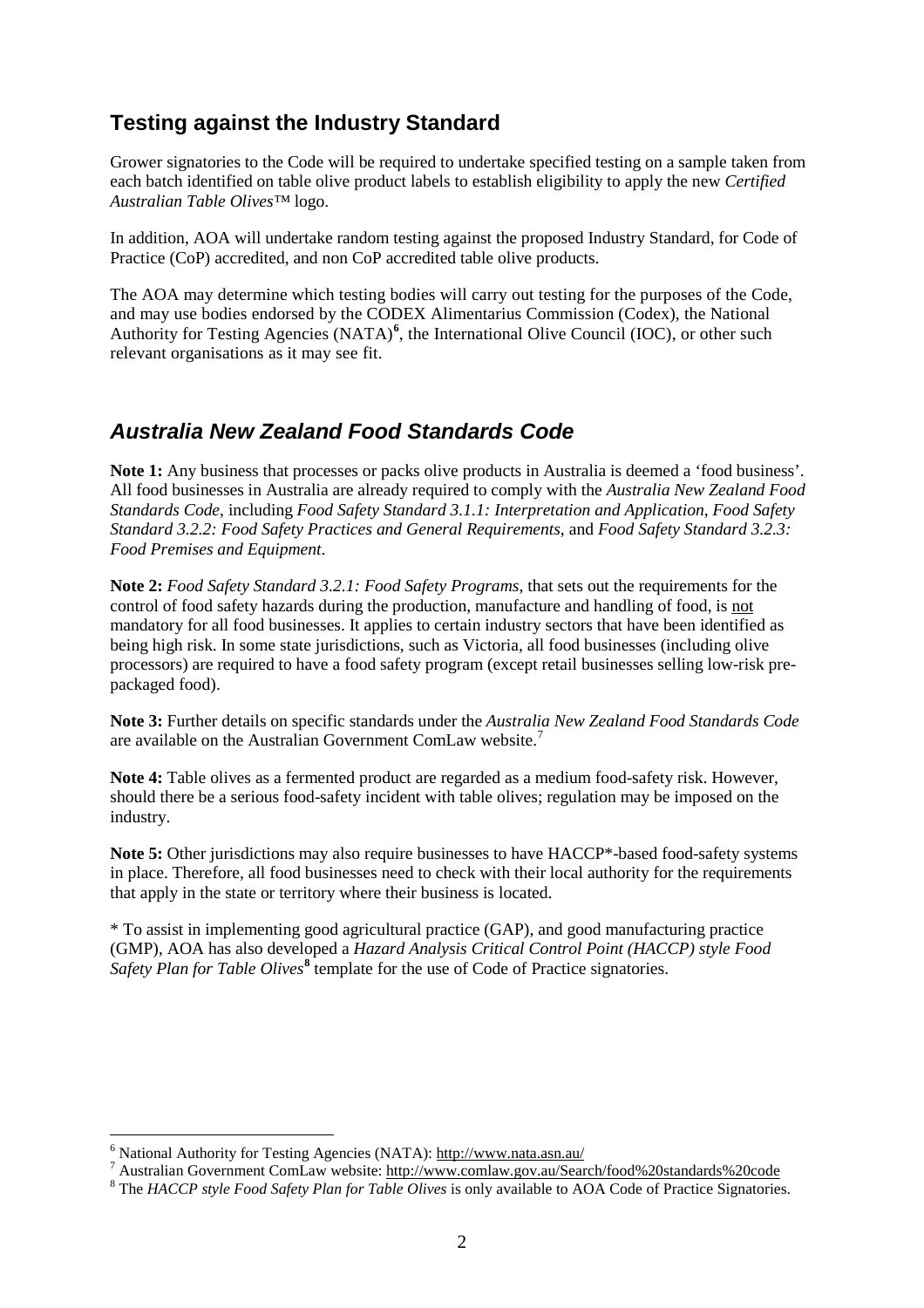## **Australian Olive Association Ltd.**

## <span id="page-12-0"></span>**Voluntary Industry Standard for Table Olives in Australia**

**\_\_\_\_\_\_\_\_\_\_\_\_\_\_\_\_\_**

### <span id="page-12-1"></span>**Section 1: Scope of the Industry Standard**

The *Voluntary Industry Standard for Table Olives in Australia* (the Industry Standard) applies to the fruit of the cultivated olive tree (*Olea europaea* L.) as defined in *Section 2*, which has been suitably treated or processed and which is offered for trade and for final consumption as table olives or table olive products. The Industry Standard also covers olives packed in bulk containers which are intended for repacking into consumer-size containers.

The Industry Standard is a voluntary industry standard promulgated by the Australian Olive Association Ltd (AOA) that establishes an objective basis for the wholesale and retail trade in table olive products in Australia.

## <span id="page-12-2"></span>**Section 2: Description**

#### **2.1. Product definition for table olives**

'Table olives' means the product:

**2.1.1.** Prepared from the sound fruits of varieties of the cultivated olive tree (*Olea europaea* L.), chosen for their qualities which make them particularly suitable for processing.

The specific qualities that are required of this fruit are essentially a ratio of flesh-to-stone (pit) typical of the variety; its refined nature; firmness; fine flesh; taste; the ease with which the flesh can be separated from the stone (pit); thin skin; small stone (pit); quality of its surface; and ability of the fruit to undergo various trade treatments and preservation processes.

Olives intended for curing (processing) must be healthy, plump, firm, resistant to slight pressure; whole, not bumpy, deformed or squashed; of uniform colour (green olives in particular), without any blemishes other than natural pigmentation; and skin that adheres well, without holes, bruises or lesions, whatever their cause; and complying with tolerances as indicated later in the Industry Standard.

**2.1.2.** Treated to remove its bitterness and preserved by natural fermentation, or by heat treatment, with or without the addition of preservatives, or by other means so as to ensure stability and safety of the product under the appropriate storage conditions, room temperature or refrigeration (refer to *Section 3, Table 2*).

**2.1.3.** Packed with or without covering liquid in accordance with *Section 3.1.*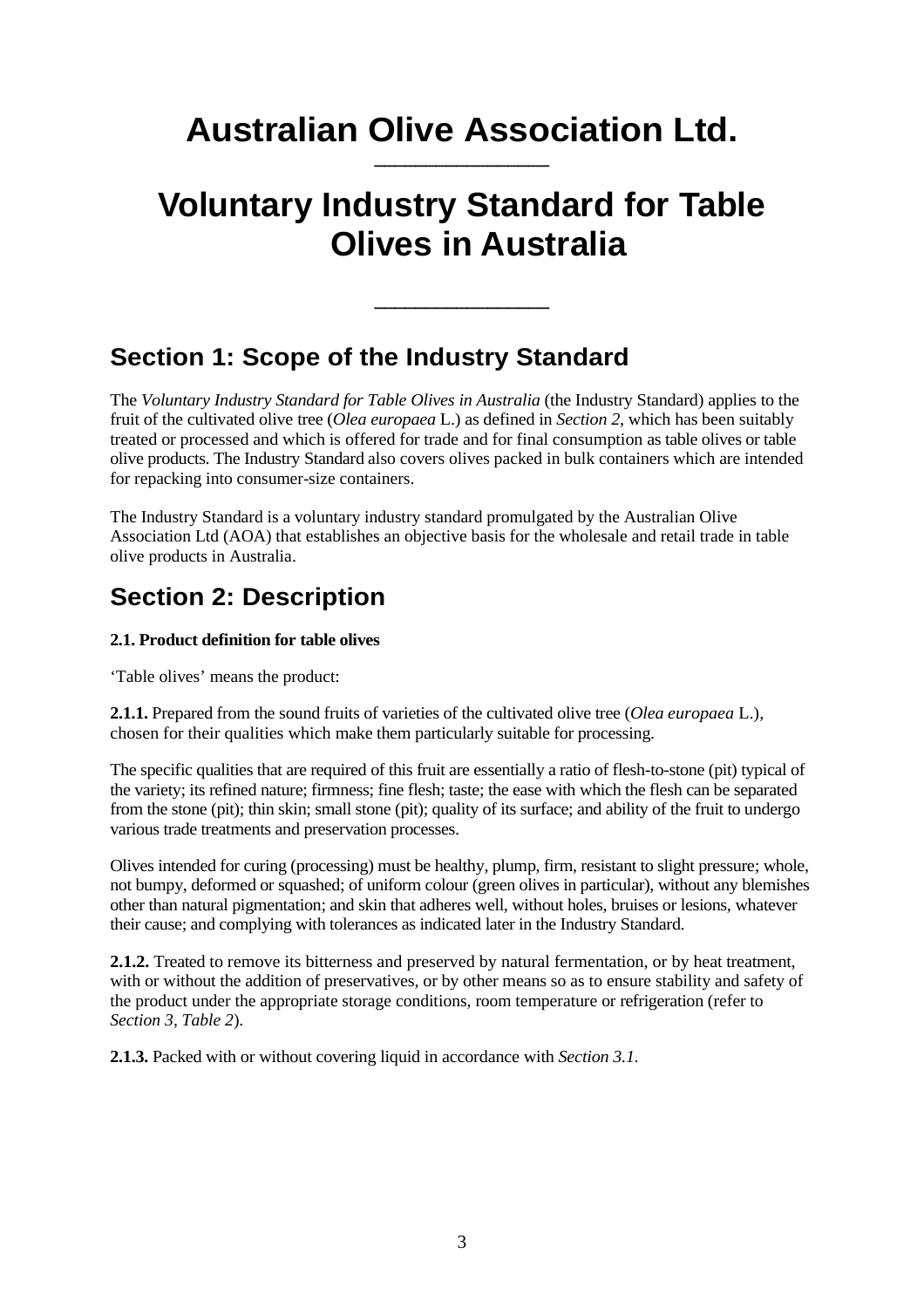#### **2.2. Types of olives**

**2.2.1.** Table olives are classified in one of the following types according to the degree of ripeness of the fresh fruits:

**a. Green olives:** Fruits harvested during the ripening period, prior to colouring and when they have reached a size typical of the variety. Colour may vary from green to straw yellow.

**b. Olives turning colour:** Fruits harvested before the stage of complete ripeness is attained. The skin may be partly pigmented rose to purple or brown.

**c. Black olives:** Fruits harvested when fully ripe or slightly before full ripeness is reached. The skin may be glossy or matt, having acquired a black, purple black or dark brown colour, not only on the skin but at least three quarters through the flesh. The colour of black olives may also range from reddish black to violet black, deep violet, greenish black and deep chestnut brown with pigment in the flesh.

**2.2.2.** The features of each type, use of certain processes, addition of various aromatic herbs and trade styles all allow for diversity in table olive preparation.

#### **2.3. Trade preparations**

**2.3.1.** The bitterness of the olives may be removed by alkaline treatment (lye-treated olives), by immersion in a liquid to dilute the bitter compound (soaking method), dehydration (heart or salt) or by biological processes (fermentation). The product so obtained may be preserved in brine according to its specific characteristics, in dry salt, in a modified atmosphere, by heat treatment, by preservatives, by acidifying agents, or by other means.

**2.3.2.** Olives shall undergo (processing into) the following trade preparations:

**2.3.2.1. Treated olives:** Green olives, olives turning colour or black olives that have undergone alkaline treatment, then packed in brine in which they undergo complete or partial fermentation, and preserved or not by the addition of acidifying agents and/or cold (refrigeration) or heat treatment:

**a.** Treated green olives in brine.

**b.** Treated olives turning colour in brine.

**c**. Treated black olives.

**d.** Non-fermented treated olives – these olives are treated immediately after removal of bitterness by either pasteurisation or by storing at a temperature of approximately 4°C, to prevent fermentation, microbiological or other forms of deterioration.

**2.3.2.2. Natural olives:** Green olives, olives turning colour or black olives placed directly in brine in which they undergo complete or partial fermentation (anaerobic or aerobic), preserved or not by the addition of acidifying agents:

**a.** Natural green olives.

**b.** Natural olives turning colour.

**c.** Natural black olives.

**2.3.2.3. Dehydrated and/or shrivelled olives:** Green olives, olives turning colour or black olives that have undergone or not mild-alkaline treatment, preserved in brine or partially dehydrated in dry salt and/or by heating or by any other technological process:

**a.** Dehydrated and/or shrivelled green olives.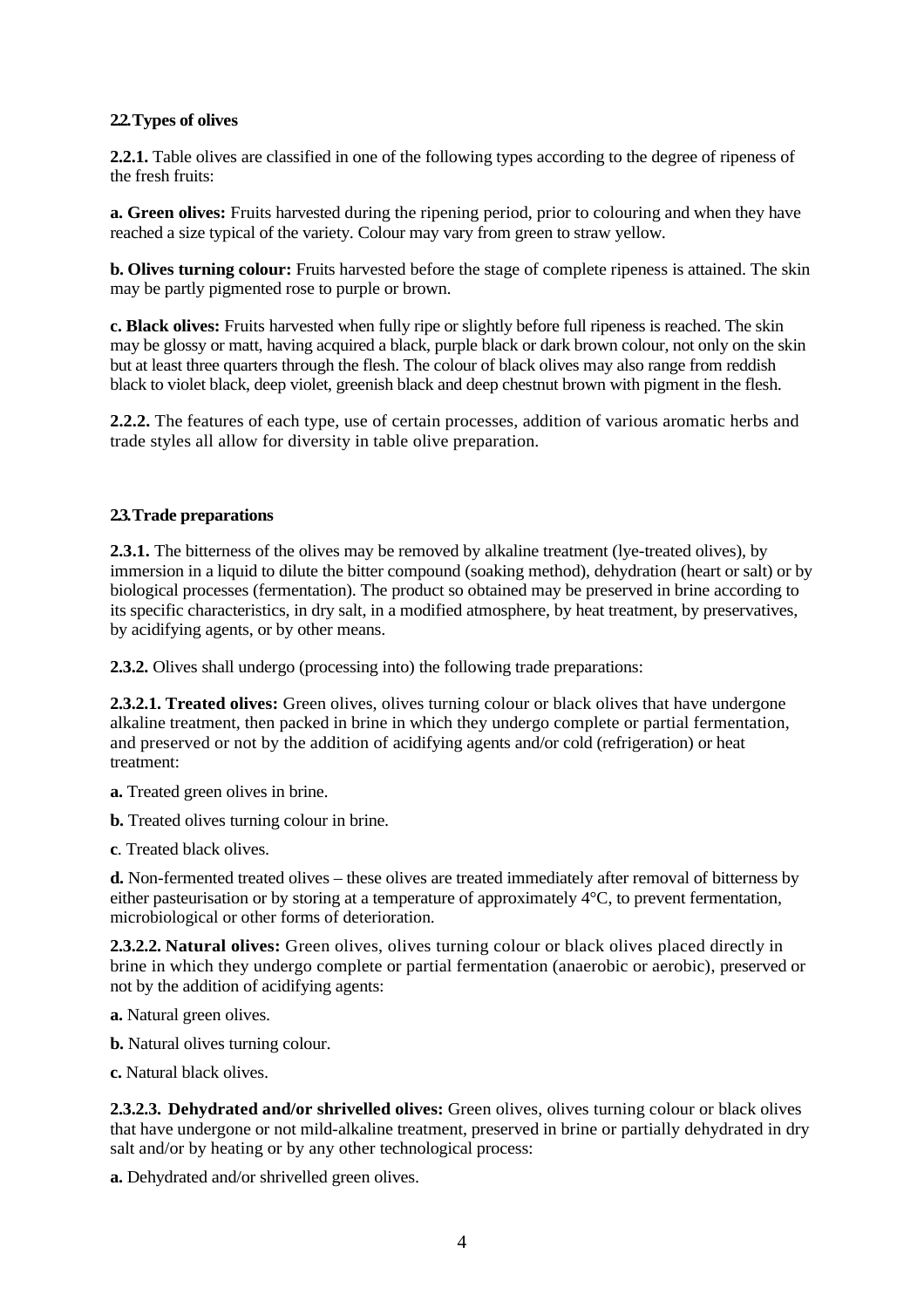**b.** Dehydrated and/or shrivelled olives turning colour.

**c.** Dehydrated and/or shrivelled black olives.

**2.3.2.4. Olives darkened by oxidation (California Ripe Process):** Green olives or olives turning colour preserved in brine, fermented or not, darkened by oxidation in an alkaline medium and preserved in hermetically sealed containers subjected to heat sterilisation (pasteurisation is ineffective); they shall be a uniform black colour.

**Note:** For colour stabilisation, iron salts are used – refer to *Section 6.1.7* of the Industry Standard.

**2.3.2.5. Specialties:** Olives may be prepared by means distinct from or additional to, those set forth above. Such specialties retain the name 'olive' as long as the fruit used complies with the general definitions laid down in the Industry Standard. The names used for these specialties shall be sufficiently explicit to prevent any confusion, in purchasers' or consumers' minds, as to the origin and nature of the products and, in particular, with respect to the designations laid down in the Industry Standard.

**2.3.2.6. Black olives without lye treatment:** If an aerobic fermentation method is used on green or turning colour olives – because they are exposed to air during the process, they darken by oxidation. Such olives are then preserved as above.

**2.3.2.7. Natural olives without fermentation:** the olives may be partially debittered by successive changes of potable water or weak brine over a number of days after which the olives are stored in brine that has been acidified (refer to *Section 3*, *Table 2*).

#### **2.4. Styles**

Olives may be offered in one of the following styles.

#### **2.4.1.Whole olives:**

**a. Whole olives:** Olives, with or without their stem, which have their natural shape and from which the stone (pit) has not been removed.

**b. Cracked olives:** Whole olives subjected to a process whereby the flesh is opened without breaking the stone (pit), which remains – whole and intact inside the fruit.

**c. Split olives:** Whole olives that are split lengthwise by cutting into the skin and part of the flesh – without removing the stone.

#### **2.4.2. Stoned (pitted) olives:**

**a. Stoned (pitted) olives:** Olives from which the stone (pit) has been removed and which basically retain their natural shape.

**b. Halved olives:** Stoned (pitted) or stuffed olives sliced into two approximately equal parts, perpendicularly to the major axis of the fruit.

**c. Quartered olives:** Stoned (pitted) olives split into four approximately equal parts along and perpendicularly to the major axis of the fruit.

**d. Divided olives:** Stoned (pitted) olives cut lengthwise into more than four approximately equal parts.

**e. Sliced olives:** Stoned (pitted) or stuffed olives sliced into segments of approximately equal thickness.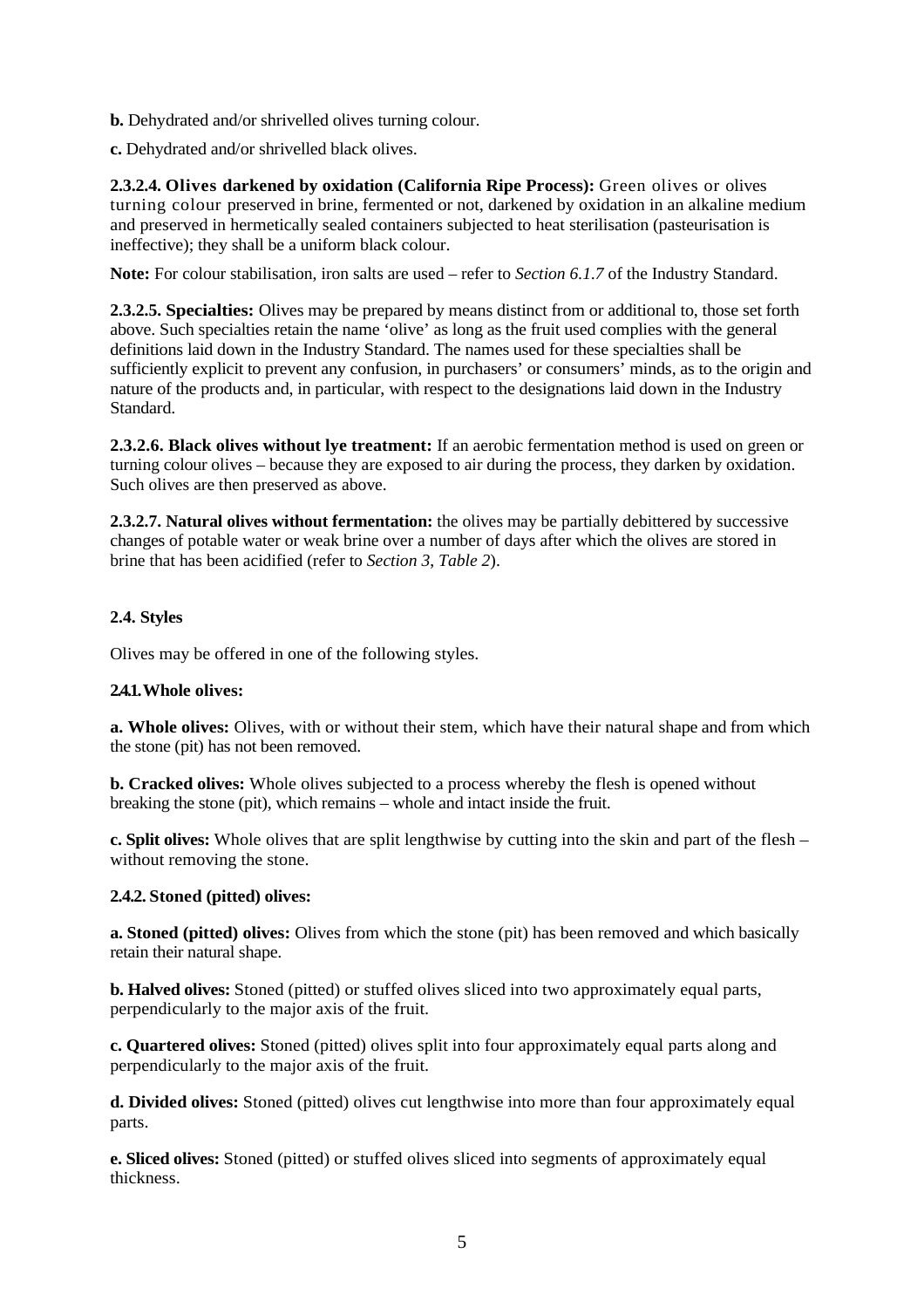**f. Chopped or minced olives:** Small pieces of stoned (pitted) olives of no definite shape and practically devoid (no more than 5 per 100 of such units by weight) of identifiable stem insertion units as well as of slice fragments.

**g. Broken-and-stoned (pitted) olives:** Olives accidentally broken while being stoned (pitted) or stuffed. They normally contain pieces of the stuffing material.

**2.4.3. Stuffed olives:** Stoned (pitted) olives stuffed either with one or more suitable products (pimiento, onion, almond, celery, anchovy, olive, orange or lemon peel, hazelnut, capers, etc.) or with edible pastes.

**2.4.4. Salad olives:** Whole broken or broken-and-stoned (pitted) olives with or without capers, plus stuffing material, where the olives are the most numerous compared with the entire product marketed in this style.

**2.4.5.Olives with capers or medley:** Whole or stoned (pitted) olives, usually small in size, with capers and with or without stuffing, packed with other edible pickled products such as pieces of onion, carrot, celery and other edible ingredients, where the olives are the most numerous compared with the entire product marketed in this style.

#### **2.4.6. Olive paste and tapenade:**

**a. Olive paste:** Exclusively olive flesh from processed green, turning colour, or black olives finely crushed.

**b. Tapenade**: Traditionally, tapenade is a paste made from black olives, anchovies, capers, olive oil and aromatic herbs, all of which have been finely ground. A variety of other suitable ingredients may also be included. Similar preparations can be made from processed green or turning colour olives.

#### **2.5. Other styles**

Any other presentation of the product shall be permitted provided that the product:

**2.5.1.** Is sufficiently distinctive from the other styles laid down in the Industry Standard.

**2.5.2.** Meets all relevant requirements of the Industry Standard.

**2.5.3.** Is adequately described on the label to avoid confusing or misleading the consumer.

#### **2.6. Sizing of olives for sale**

Table olives shall be size-graded according to the number of fruits per kilogram or hectogram (100 gram).

**2.6.1.** Olives should be of a uniform and commercially acceptable size range and of the same variety. Refer to *Table 1* below.

**2.6.2.** With specialty products, where different varieties are used, individual varieties should be of a uniform and commercially acceptable size range.

**2.6.3.** Specialty table olive products with two or more olive varieties, two or more trade preparations or having different size olives are not required to conform to size grades as per *Table 1*.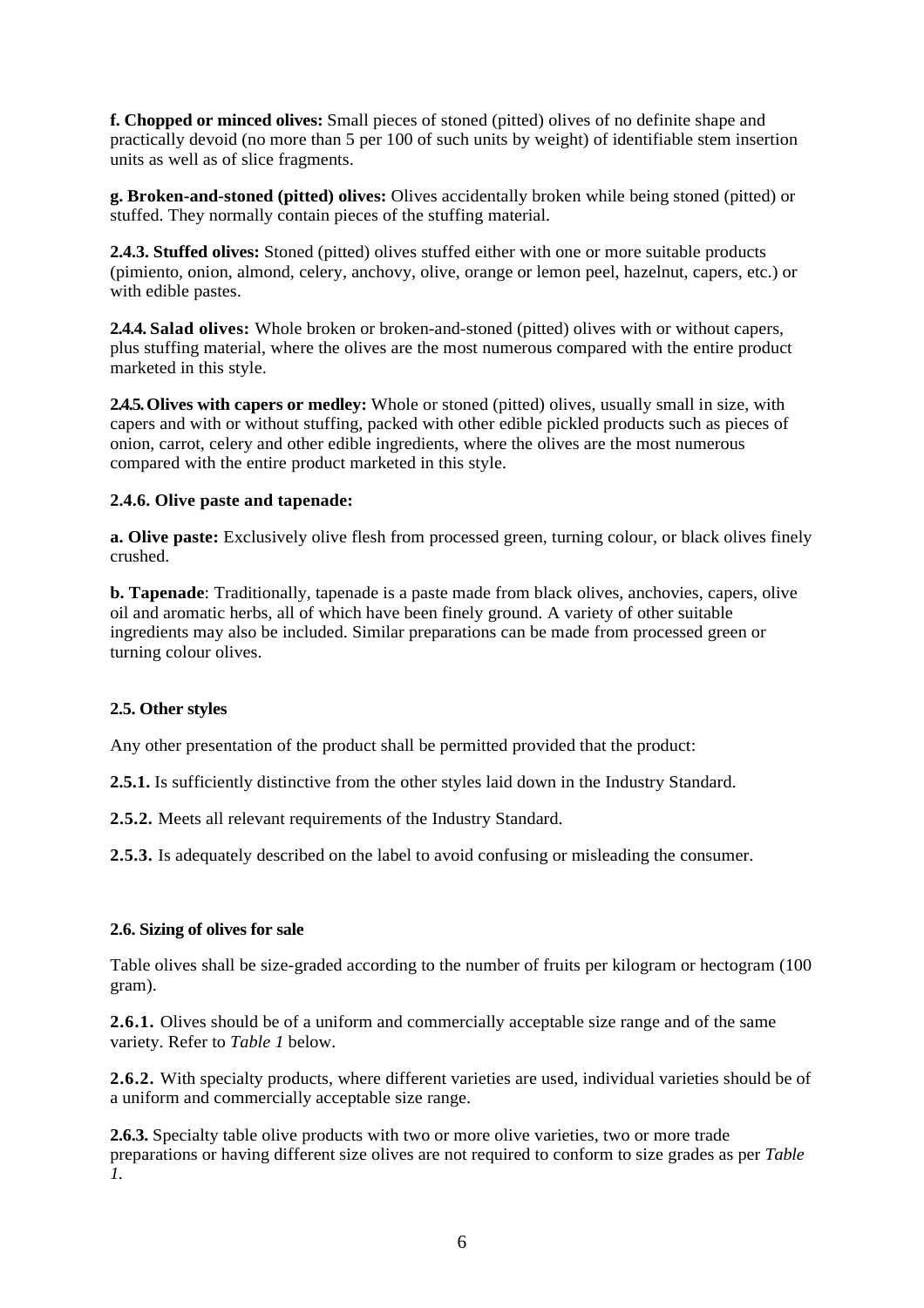**2.6.4.** Olives intended for export should comply with Codex standards and/or other international standards as per importing country requirements.

**2.6.5** Olives are size-graded according to the number of fruits per kilogram or hectogram (100 gram) – refer to *Table 1*.

**Note:** Individual size scale as per *Table 1* to be included on label. Different scales may nevertheless be applied according to agreements between the buyer and seller. Solely where stuffed olives are concerned, as from size 201/220 the interval is 20 fruits up to size 401/420.

| The size scale, fruit in one kilogram |         |          |  |  |  |
|---------------------------------------|---------|----------|--|--|--|
| 60/70                                 | 121/140 | 261/290  |  |  |  |
| 71/80                                 | 141/160 | 291/320  |  |  |  |
| 81/90                                 | 161/180 | 321/350  |  |  |  |
| 91/100                                | 181/200 | 351/380  |  |  |  |
| 101/110                               | 201/230 | 381/410* |  |  |  |
| 111/120                               | 231/260 |          |  |  |  |

<span id="page-16-0"></span>**Table 1: Table olive sizes scale**

\*above 410, the interval is 50 fruits.

**2.6.6.** In the case of stoned (pitted) olives or stuffed olives (after removing the stuffing), the size shown shall be the one corresponding to the original whole olive. For the purpose of checking, the number of stoned (pitted) olives in one kilogram shall be multiplied by a coefficient set by each producing country.

**2.6.7.** Within each size as defined above, it is stipulated that after having removed from a sample of 100 olives, the olive having the largest horizontal diameter and the olive having the smallest horizontal diameter, the difference between the horizontal diameters of the remaining olives may not exceed 4 mm.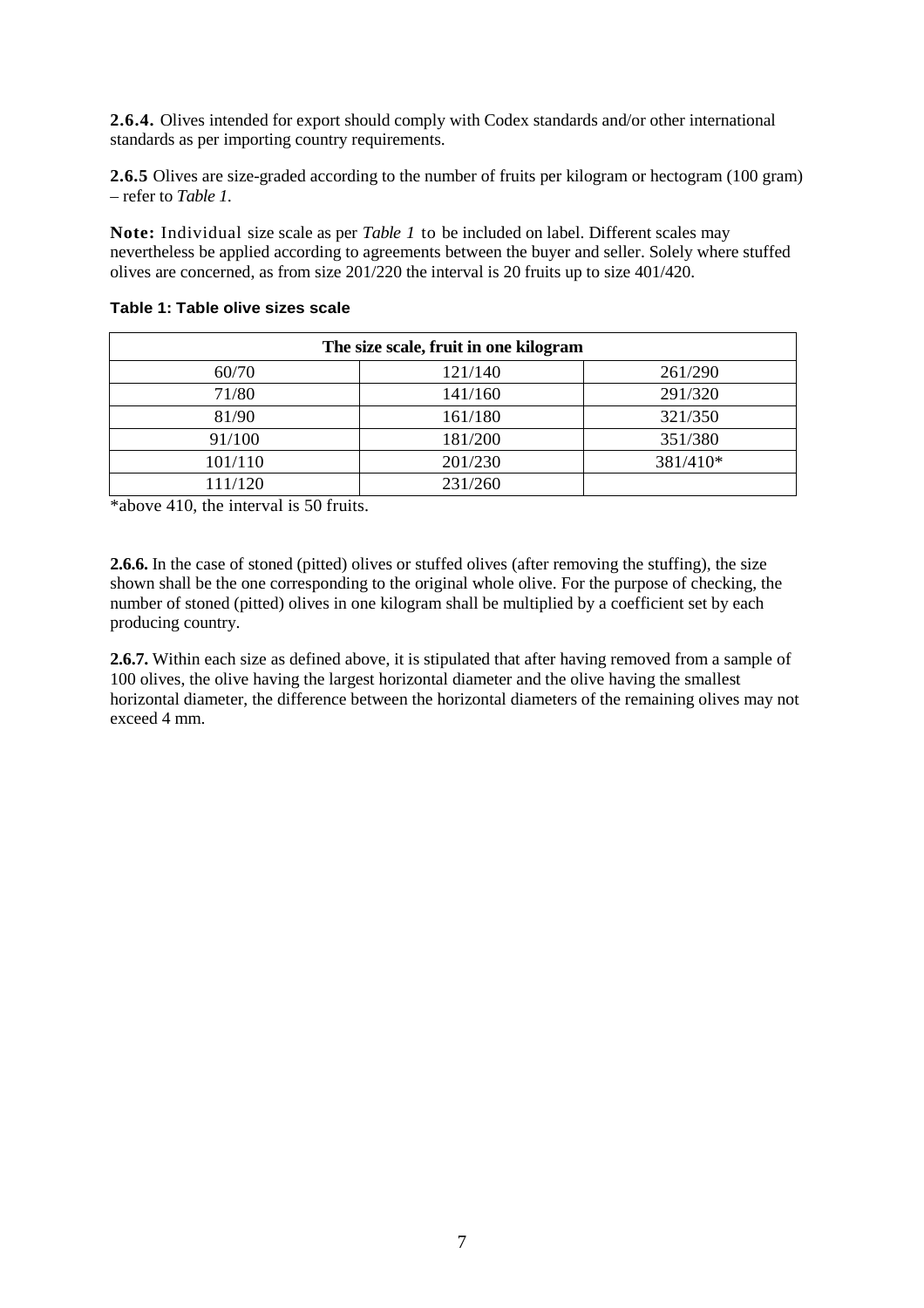## <span id="page-17-0"></span>**Section 3: Essential composition and quality factors**

#### **3.1. Composition**

**3.1.1. Basic ingredients:** Olives as defined in *Section 2* of the Industry Standard with or without covering liquid.

**3.1.2. Packing brines:** This term applies to solutions of food-grade salts dissolved in potable water, with or without the addition of all or some of the ingredients listed under *Section 4* of the Industry Standard.

**3.1.3.** Brine shall be clean, free from foreign matter and shall comply with the hygiene rules laid down in *Section 7* of the Industry Standard. If fermentation brines are used for packing olives they should be filtered to remove suspended solids before use.

**Note 1:** For information on brine filtration and other good manufacturing practice (GMP) pointers refer to the *Table Olive Production Manual.***[9](#page-17-2)**

**Note 2:** Where processed olives are placed in edible oil (e.g. olive or seed oil), the oil must meet FSANZ standards and the product must be approved as microbiologically safe by an approved laboratory.

| <b>Preparation</b>                     | <b>Minimum sodium</b><br>chloride content<br>$\frac{0}{0}$ |                |            | <b>Maximum pH limit</b> |            |            | <b>Minimum</b><br>lactic acidity<br>% lactic acid |            |            |
|----------------------------------------|------------------------------------------------------------|----------------|------------|-------------------------|------------|------------|---------------------------------------------------|------------|------------|
|                                        | SCC,<br><b>MAT</b>                                         | PR.<br>R       | P, S       | SCC,<br><b>MAT</b>      | PR,<br>R   | P, S       | SCC,<br><b>MAT</b>                                | PR,<br>R   | P, S       |
| <b>Treated olives</b>                  | 5                                                          | $\overline{4}$ | <b>GMP</b> | 4.0                     | 4.0        | 4.3        | 0.5                                               | 0.4        | <b>GMP</b> |
| Natural olives                         | 6                                                          | 6              | <b>GMP</b> | 4.3                     | 4.3        | 4.3        | 0.3                                               | 0.3        | <b>GMP</b> |
| Dehydrated and/or<br>shrivelled olives | 10                                                         | 10             | <b>GMP</b> | <b>GMP</b>              | <b>GMP</b> | <b>GMP</b> | <b>GMP</b>                                        | <b>GMP</b> | <b>GMP</b> |
| Olives darkened by<br>oxidation        | <b>GMP</b>                                                 | <b>GMP</b>     | <b>GMP</b> | <b>GMP</b>              | <b>GMP</b> | <b>GMP</b> | <b>GMP</b>                                        | <b>GMP</b> | <b>GMP</b> |

#### <span id="page-17-1"></span>**Table 2: Physico-chemical characteristics of packing brine or juice after osmotic balance**

**Note 3:** Preparation types in *Table 2*:

**a. Treated olives** covers all olives processed using sodium hydroxide as the debittering agent.

**b. Natural olives** covers olives processed without using sodium hydroxide, processed by fermentation or soaking with water or weak brine.

**c. Dehydrated and/or shrivelled olives** covers olives that have their moisture reduced by air drying, heat drying or are dried with coarse salt.

**Note 4:** Explanation of abbreviations in *Table 2* above:

• **SCC:** specific chemical characteristics

 $\overline{a}$ 

• MAT: modified atmosphere – carbon dioxide/nitrogen

<span id="page-17-2"></span><sup>9</sup> *Table Olive Production Manual*, by James Smyth (Publication pending RIRDC 2012): <https://rirdc.infoservices.com.au/collections/oli>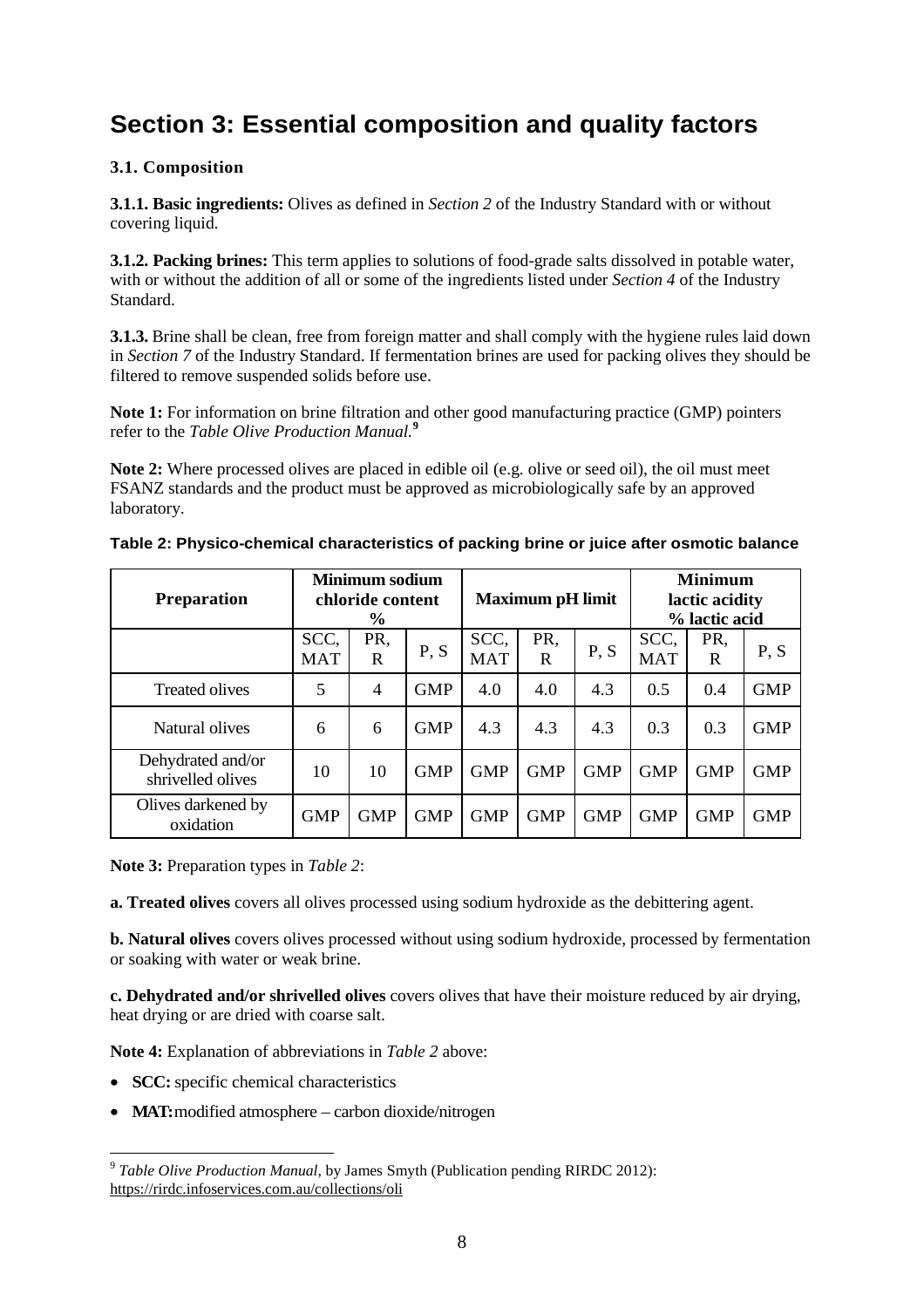- **PR:** addition of preservatives sodium benzoate, potassium sorbate
- **R:** refrigeration 0°C to 4°C
- **P:** pasteurisation indicative organism propionic bacteria at 62.4<sup>o</sup>C and **z curve** of 5.25
- **S:** sterilisation at conditions that will kill *Clostridium botulinum* spores
- **GMP:** good manufacturing practice

#### **Note 5: Other situations**

**a.** The Codex recommendation for **olives darkened by oxidation** – is non-specific. All such products should be sterilised with a salt content determined by GMP (generally low, e.g. 2–3%) and pH 7 or less.

**b.** For specific table olive products that are intended to meet the Codex standard for pasteurisation or sterilisation, the precise methodology for production should be developed and authorised by an approved laboratory.

**c.** Where possible aromatised olives and olive salad mixtures should meet the requirements of *Table 2* above, especially pasteurisation.

#### **d. Table olive products which are made according to traditional methods and which do not comply with the above physico-chemical characteristics, must achieve equivalent safety and quality characteristics before sale.**

**Note 6:** The presence of propionic acid and of its salts may be observed in table olive trade preparations that have undergone fermentation in conformity with GMP.

#### **3.2. Thermal treatments**

**3.2.1**. Characteristics of the thermal pasteurisation and sterilisation treatment applied to table olives, as evaluated in the packing brine or flesh – refer to *Table 3* below:

<span id="page-18-0"></span>

|                                     |                                 | <b>Minimum microbially lethal units</b> |
|-------------------------------------|---------------------------------|-----------------------------------------|
| <b>Preparation</b>                  | PU $\frac{5.25}{62.4^{\circ}C}$ | $F_{O}$                                 |
|                                     | P                               |                                         |
| Treated olives                      | 15                              |                                         |
| Natural olives                      | 15                              |                                         |
| Dehydrated and/or shrivelled olives | 15                              |                                         |
| Olives darkened by oxidation        |                                 |                                         |

**3.2.2.** Explanation of thermal treatments:

Pasteurisation and sterilisation are thermal treatments designed to stabilise the finished product. Specific scales are used to ensure that the final product is innocuous.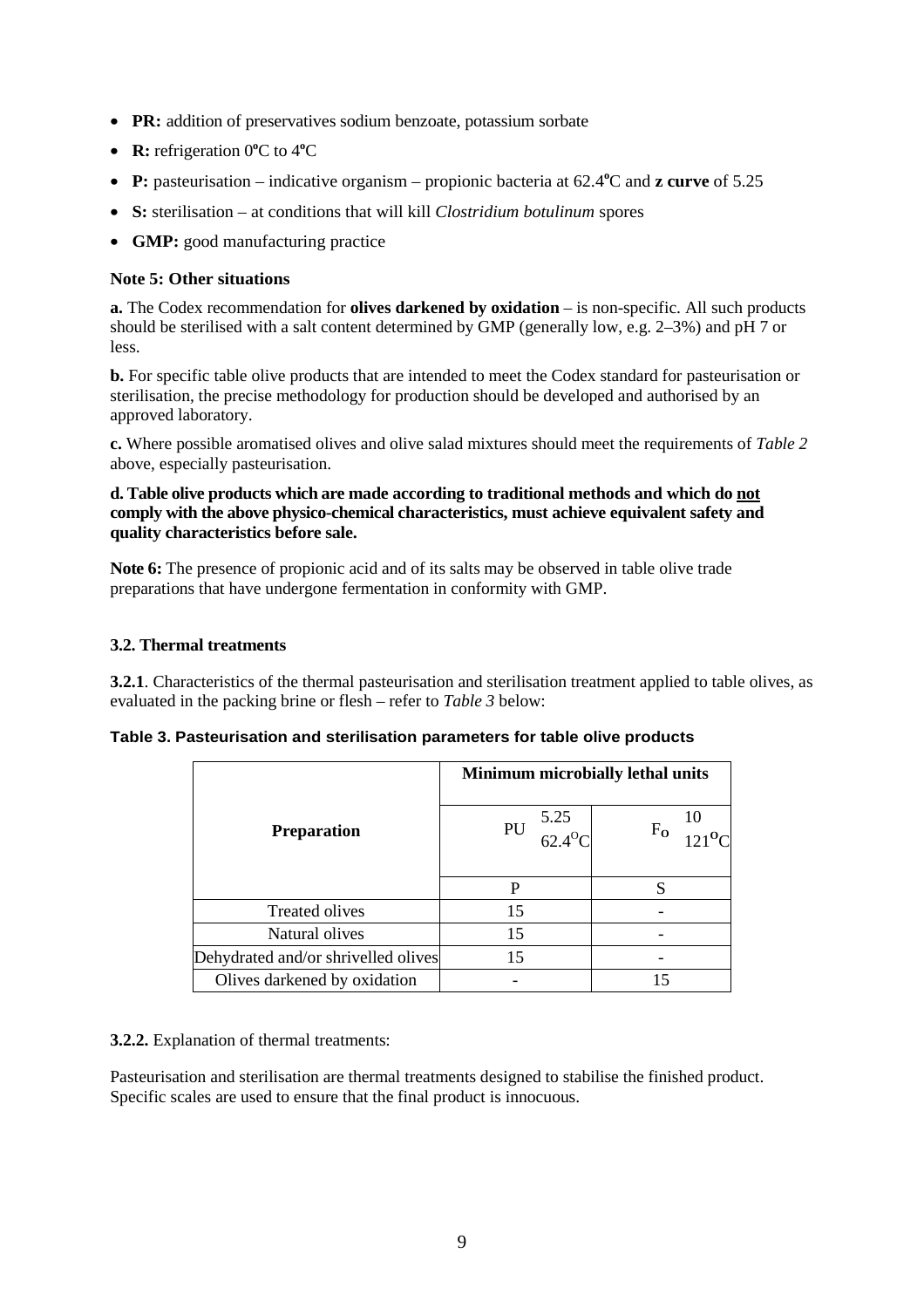#### **3.2.2.1. Pasteurisation treatment ('P')**

Indicative organism – propionic bacteria at 62.4<sup>o</sup>C and z curve of 5.25

- **Z 'Pasteurisation units'** (PU), defined as the cumulative lethal rate during
- heat processes performed at temperatures below 100°C. Propionic bacteria PU<sub>1</sub>
	- shall be considered the reference microorganisms for table olives, for which the equation of the 'thermal death time' (T.D.T.) is defined by a 'reference temperature' (rt) equal to  $62.4^{\circ}$ C and a z curve of 5.25. **rt**

**rt:** the reference temperature is the temperature corresponding to a decimal reduction time which, together with the z curve, defines the logarithmic representation of the thermal death times (T.D.T.) curve of a given microorganism.

**z curve:** plots the logarithmic representation of the thermal death times (T.D.T.), according to temperature (T.D.T. curve); it is equivalent to the number of degrees for the curve to traverse one log cycle.

For lye-treated olives, natural olives (untreated), dehydrated and/or shrivelled olives a minimum of 15 pasteurisation units are required. In practical terms this is achieved by heating the table olives to 62.4°C for 15 minutes. If higher temperatures are used, the exposure time can be reduced. All pasteurisation procedures should be validated by an approved microbiological laboratory.

#### **3.2.2.2. Sterilisation treatment ('S')**

At conditions that will kill *Clostridium botulinum* spores.

- **Z 'Cumulative sterility value'**  $(F<sub>O</sub>)$ , is the integral or sum of the partially lethal rates obtained during sterilisation and expressed as exposure time at a  $F_{\Omega}$ 
	- reference temperature. When the reference temperature rt is fixed at 121<sup>°</sup>C and the z curve at  $10^{\circ}$ C, the F<sub>O</sub> value applicable to olives darkened by oxidation is obtained. **rt**

Lethal rate: reciprocal of the number of minutes of heat exposure required to destroy a given microorganism at a specific temperature.

**Thermal death time:** heating time, at a specific temperature and in specific conditions, required to reduce the initial microbial population by a factor of 10**<sup>12</sup>**.

**Decimal reduction time:** heating time, in minutes, required to reduce the active population of a bacterial suspension by one tenth.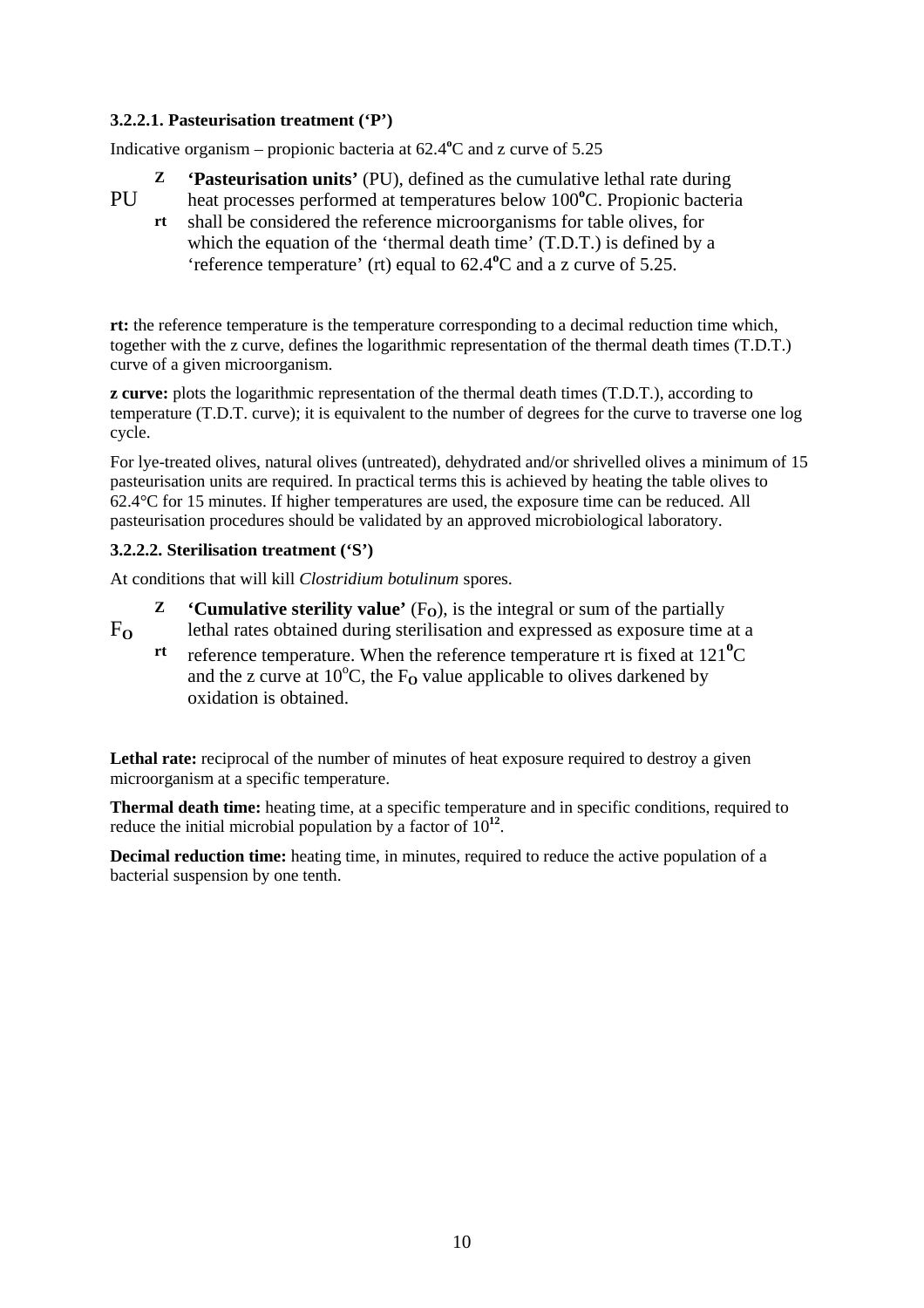## <span id="page-20-0"></span>**Section 4: Optional ingredients**

Other ingredients may be used such as:

- 1. Water (potable or suitably treated to potable water standards)
- 2. Food grade salts
- 3. Vinegar all food grades
- 4. Edible oil olive oil
- 5. Sugars

6. Any single or combination of edible material used as an accompaniment or stuffing such as, for example, pimiento, onion, almond, celery, anchovy, capers, or pastes thereof

7. Dried food-grade spices and aromatic herbs or natural extracts thereof

8. Authorised food additives (including colourings and flavourings) (refer to *Australia New Zealand Food Standards Code – Standard 1.1.1*)

## <span id="page-20-1"></span>**Section 5: Quality criteria**

Table olives must be considered as edible and shall have the characteristic taste, smell, colour and texture of the product and shall comply with the hygiene rules laid down in *Section 7* of the Industry Standard.

#### **5.1. Qualitative classification**

**Note:** The following descriptions are adapted from the IOC *Trade Standard Applying to Table Olives*, and Australian producers should consider using these especially if intending to export table olives.

Subject to the defects and allowances mentioned below in *Section 5.1.3* of the Industry Standard, table olives are classified in one of the following trade categories.

#### **5.1.1. Trade categories**

**5.1.1.1. Premium (equivalent to 'Extra' or 'Fancy'):** This category is for the best-quality fruit that exhibits above-average to excellent visual, textural and other organoleptic characteristics, specific to the variety and trade preparation and having a cumulative maximum of tolerances for defects of 12%; providing this does not affect the overall favourable aspect or organoleptic characteristics of each fruit, they may have very slight colour, shape, flesh-firmness or skin defects. Whole, split, stoned (pitted) and stuffed olives of the best varieties may be classified in this category, providing their size exceeds 351/380.

**5.1.1.2. Choice (equivalent to 'First' '1st' or 'Select'):** This category is for good-quality fruit that exhibits good or average visual, textural and other organoleptic characteristics specific to the variety and trade preparation, and having a cumulative maximum of tolerances for defects of 17%; providing this does not affect the overall favourable aspect or organoleptic characteristics of each fruit, they may have very slight colour, shape, flesh-firmness or skin defects. All the types, preparations and styles of table olives may be classified in this category, except for chopped, or broken olives and olive pastes.

**5.1.1.3. Standard (equivalent to 'Second', '2nd' or 'Regular'):** This category is for reasonablequality fruit that is still edible that exhibits below-average visual, textural and other organoleptic characteristics, and having a cumulative maximum of tolerances for defects of 22%.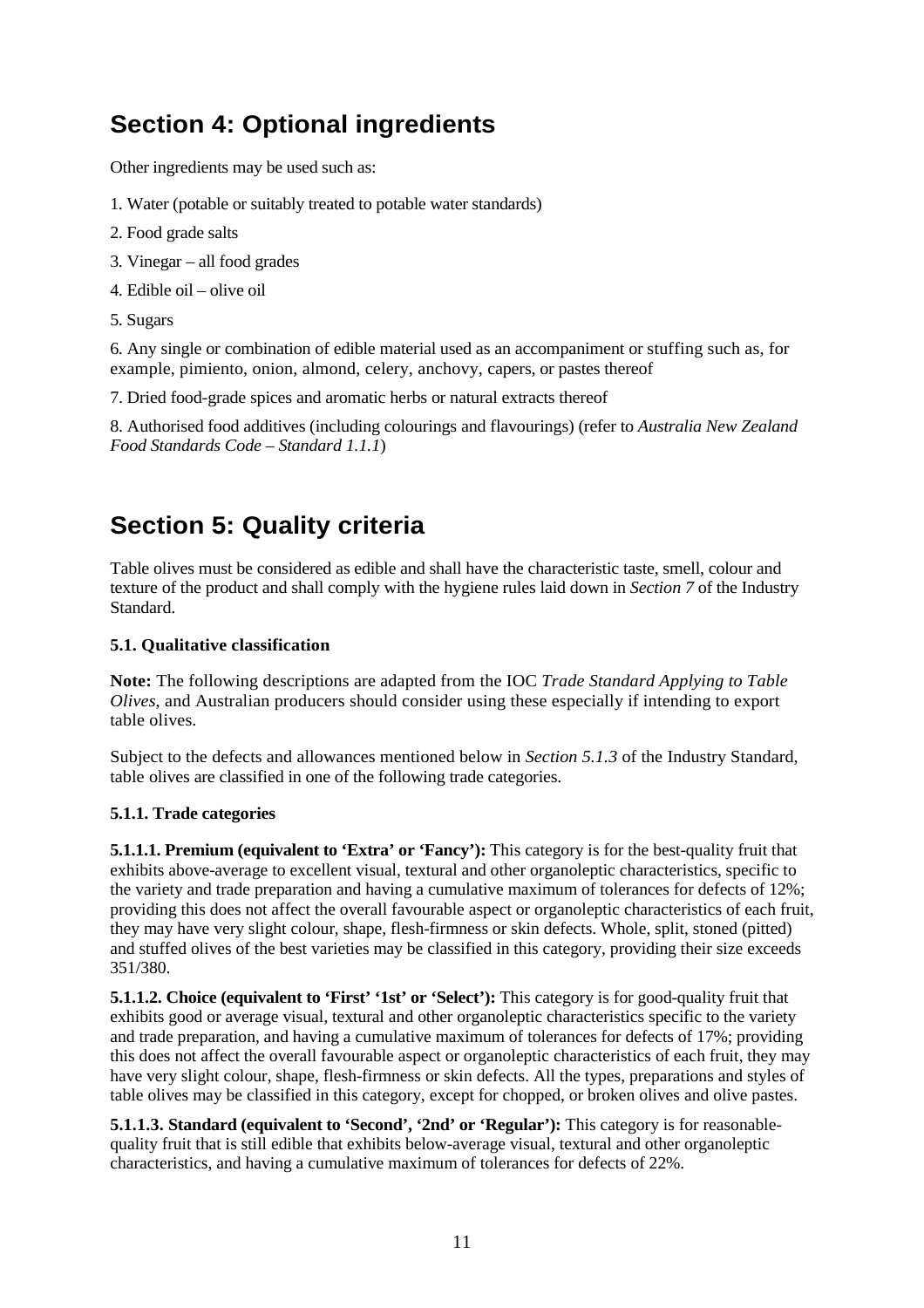**5.1.1.4. Substandard:** This category is for table olives that have more than 22% physical defects, do not comply with the general conditions defined for table olives in *Section 2.1* of the Industry Standard, including olives that exhibit poor visual or textural characteristics but still meet minimum organoleptic characteristics, e.g. no mould, rancidity, zapatera. This fruit is not edible as a table olive but might still be used in a chopped medley or for olive paste or tapenade production.

#### **5.1.2. Definitions of defects**

#### **5.1.2.1. Visual**

**a. Harmless extraneous material:** Any vegetable matter not injurious to health, nor aesthetically undesirable, for example leaves, separated stems, but not including substances the addition of which has been authorised in the Industry Standard.

**b. Blemished fruit:** Olives with marks on the skin that are more than 9 mm<sup>2</sup> in surface area and that may or may not penetrate through to the flesh.

**c. Mutilated fruit:** Olives damaged by tearing the epicarp to such an extent that a portion of the mesocarp becomes visible.

**d. Broken fruit:** Olives damaged to such an extent as to affect their normal structure.

**e. Shrivelled fruit:** Olives which are so abnormally wrinkled as to affect their appearance. The slight superficial wrinkles displayed by certain trade preparations shall not be considered a defect.

**f. Abnormal colour:** Olives the colour of which is distinctly different from the characteristic colour of the trade preparation in question and from the average of a representative sample of the lot.

**g. Stems:** Stems attached to the olives and which measure more than 3 mm in length when measured from the shoulder of the olive. Not considered a defect in whole olives presented with stem attached.

**h. Defective stuffing:** Olives presented in the stuffed olive style which are totally or partly empty in comparison with the trade preparation in question and with the average of a representative sample of the lot.

**i. Stone (pit) or stone (pit) fragments (except for whole olives):** Whole stones (pits), or stone (pit) fragments measuring more than 2 mm along their longest axis.

#### **5.1.2.2. Textural**

**a. Abnormal texture (kinaesthetic sensations):** Olives which are excessively or abnormally flabby or tough in comparison with the trade preparation in question and with the average of a representative sample of the lot.

#### **5.1.2.3. Gustatory**

**a. Abnormal taste:** Residual bitterness, salty, acidic, poor balance between the various olive flavours and tastes in comparison with the trade preparation in question and with the average of a representative sample of the lot – refer to *Section 5.3*.

**b. Abnormal olfactory:** Abnormal fermentation (putrid, butyric, zapatera), musty, rancid, 'cooked', soapy, metallic, earthy, winey-vinegary – refer to *Section 5.3*. **5.1.3. Tolerances for defects**

The maximum defect tolerances for each trade category, by type of olives and for olives darkened by oxidation, are given in *Table 4*.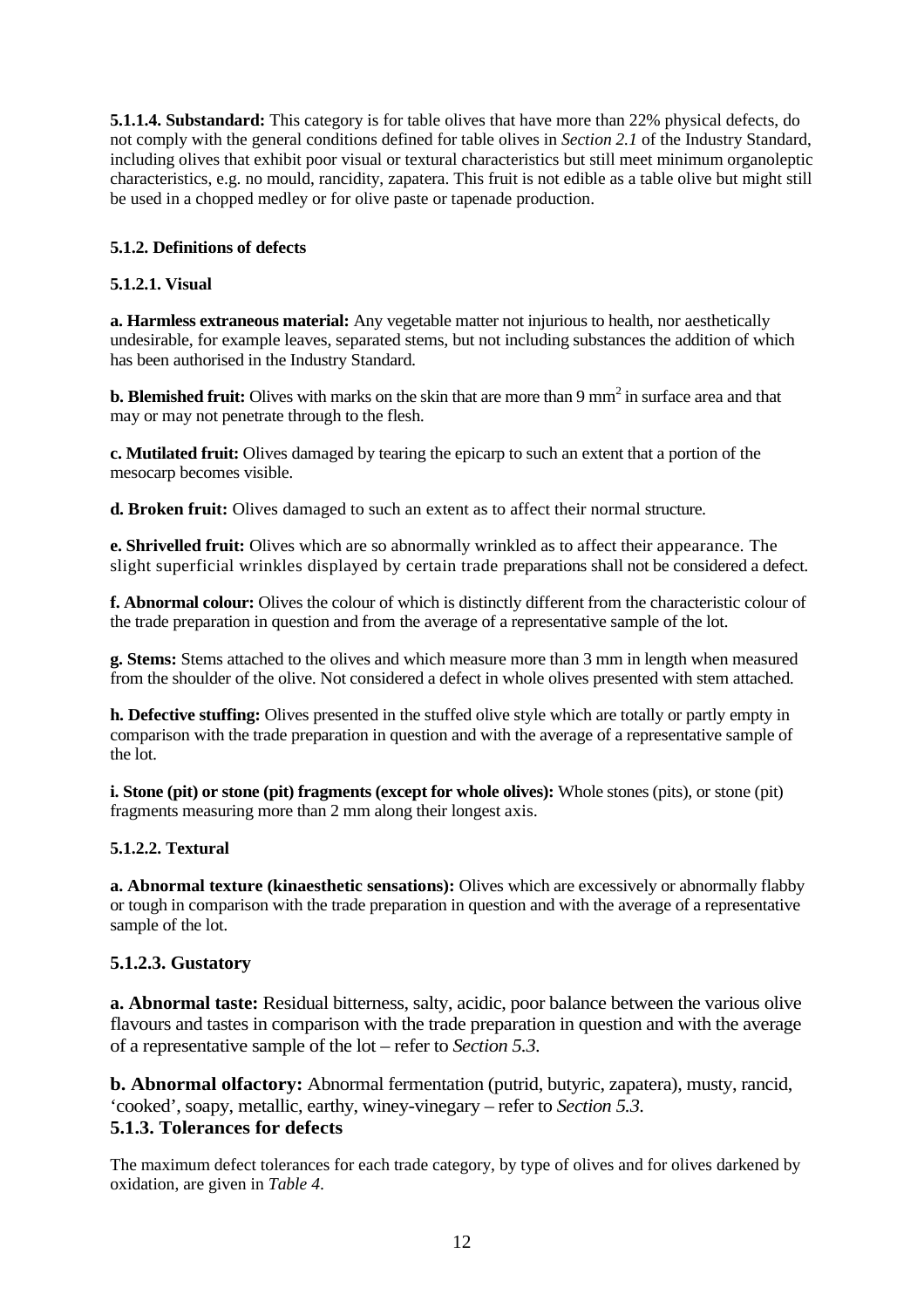#### <span id="page-22-0"></span>**Table 4: Tolerances for defects whole, stoned (pitted) or stuffed olives**

|                                                                             | <b>Premium category</b> |                                  | <b>Choice category</b>                                   |                 |                                                         | <b>Standard category</b>          |                 |                                                     |                                       |
|-----------------------------------------------------------------------------|-------------------------|----------------------------------|----------------------------------------------------------|-----------------|---------------------------------------------------------|-----------------------------------|-----------------|-----------------------------------------------------|---------------------------------------|
|                                                                             | Green<br>olives         | Olives<br>darkened turning<br>by | <b>Olives</b><br>colour<br>oxidation and black<br>olives | Green<br>olives | Olives<br>darkened turning<br>by<br>oxidation and black | <b>Olives</b><br>colour<br>olives | Green<br>olives | Olives<br>darkened turning<br>by<br>oxidation black | <b>Olives</b><br>colour and<br>olives |
| Whole olives, stoned (pitted)<br>or stuffed olives                          |                         |                                  |                                                          |                 |                                                         |                                   |                 |                                                     |                                       |
| Maximum tolerances as % of<br>fruit:                                        | $\frac{0}{0}$           | $\frac{0}{0}$                    | $\%$                                                     | $\%$            | $\%$                                                    | $\frac{0}{0}$                     | $\%$            | $\frac{0}{0}$                                       | $\frac{0}{0}$                         |
| Stones (pits) and/or stone (pit)<br>fragments                               | 1                       | $\mathbf{1}$                     | $\overline{2}$                                           | 1               | 1                                                       | $\overline{2}$                    | 1               | 1                                                   | $\overline{2}$                        |
| <b>Broken</b> fruit                                                         | 3                       | 3                                | 3                                                        | 5               | 5                                                       | 5                                 | $\overline{7}$  | $\tau$                                              | $\overline{7}$                        |
| Defective stuffing:                                                         |                         |                                  |                                                          |                 |                                                         |                                   |                 |                                                     |                                       |
| - Place-packed                                                              | $\mathbf{1}$            | $\mathbf{1}$                     | 1                                                        | $\overline{2}$  | $\overline{2}$                                          | $\overline{2}$                    | $\blacksquare$  | $\overline{a}$                                      | ÷.                                    |
| - Random-packed                                                             | 3                       | 3                                | 3                                                        | 5               | 5                                                       | 5                                 | $\overline{7}$  | $\overline{7}$                                      | $\overline{7}$                        |
| <b>Blemished fruit</b>                                                      | $\overline{4}$          | $\overline{4}$                   | 6                                                        | 6               | 6                                                       | 8                                 | 10              | 6                                                   | 12                                    |
| Mutilated fruit                                                             | $\overline{2}$          | $\overline{2}$                   | 3                                                        | $\overline{4}$  | $\overline{4}$                                          | 6                                 | 8               | 8                                                   | 10                                    |
| Shrivelled fruit                                                            | $\overline{c}$          | $\overline{2}$                   | $\overline{4}$                                           | 3               | 3                                                       | 6                                 | 6               | 6                                                   | 10                                    |
| Abnormal texture                                                            | $\overline{4}$          | $\overline{4}$                   | 6                                                        | 6               | 6                                                       | 8                                 | 10              | 10                                                  | 12                                    |
| Abnormal colour                                                             | $\overline{4}$          | $\overline{4}$                   | 6                                                        | 6               | 6                                                       | 8                                 | 10              | 10                                                  | 12                                    |
| <b>Stems</b>                                                                | $\overline{3}$          | 3                                | 3                                                        | 5               | 5                                                       | 5                                 | 6               | 6                                                   | 6                                     |
| <b>Cumulative maximum</b><br>tolerances of these defects as<br>$%$ of fruit | 12                      | 12                               | 12                                                       | 17              | 17                                                      | 17                                | 22              | 22                                                  | 22                                    |
| Maximum tolerance as units<br>per kg or fraction                            |                         |                                  |                                                          |                 |                                                         |                                   |                 |                                                     |                                       |
| Harmless extraneous material                                                | 1                       | 1                                | 1                                                        | 1               | 1                                                       | $\mathbf{1}$                      | 1               | 1                                                   | $\mathbf{1}$                          |

**Note 1:** Tolerances shall be assessed in a minimum sample of 200 olives taken in accordance with Codex *General Guidelines on Sampling* CAC/GL 50-2004.**[10](#page-22-1)**

**Note 2:** Olives presented in the halved, quartered, divided, sliced, chopped or minced, broken, salad olive (except when prepared with whole olives) and olive paste styles: the presence of a stone (pit) or stone (pit) fragment shall be tolerated in every 300 grams of net drained content of olive flesh.

#### **5.2. Lot acceptance**

 $\overline{a}$ 

A lot should be considered as meeting the applicable quality requirements referred to above in *Section 5.1.3*. of the Industry Standard, when the requirements which are based on sample averages are complied with.

<sup>10</sup> Codex *General Guidelines on Sampling* CAC/GL 50-2004:

<span id="page-22-1"></span>[http://www.codexalimentarius.org/download/standards/10141/CXG\\_050e.pdf](http://www.codexalimentarius.org/download/standards/10141/CXG_050e.pdf)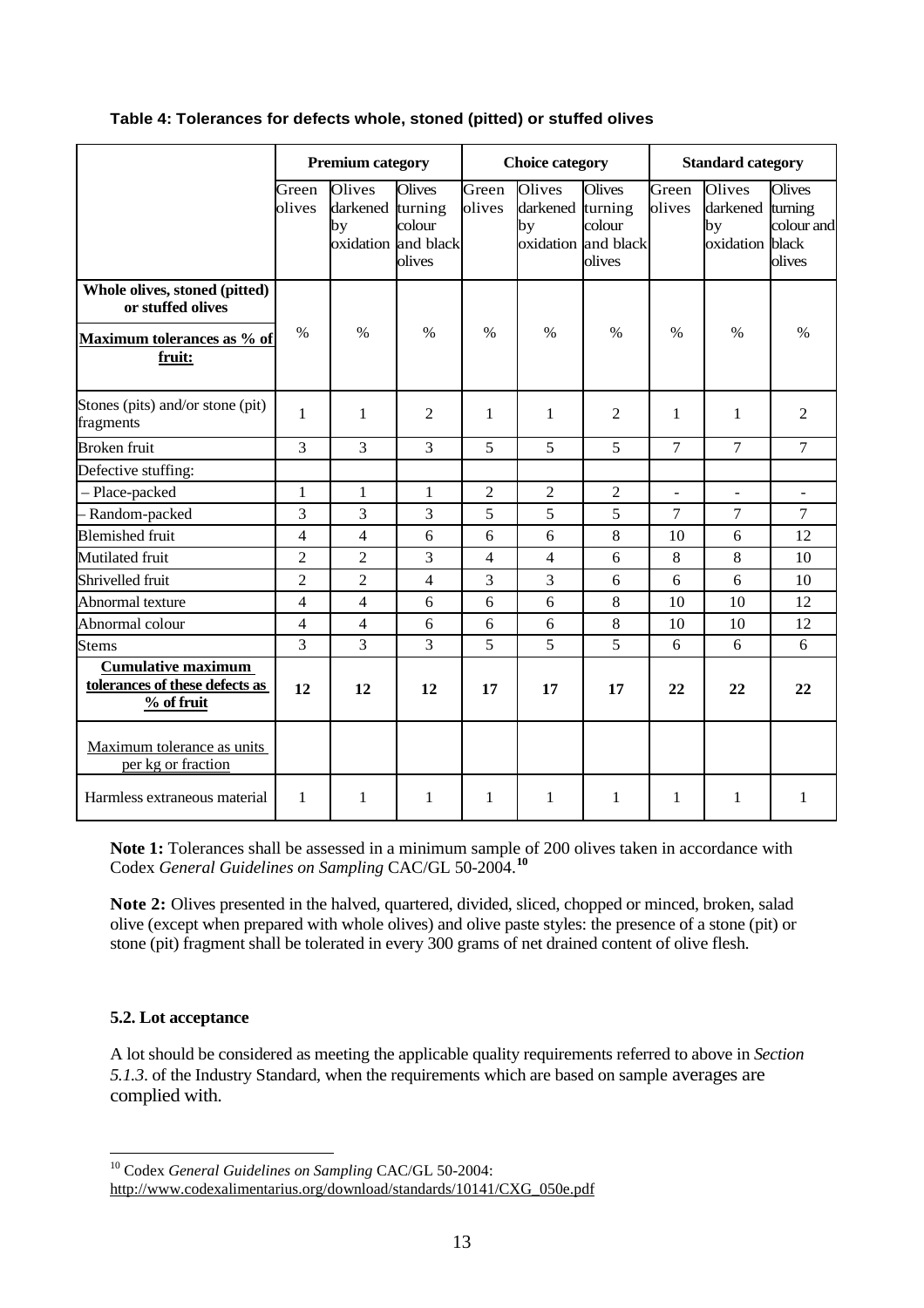#### **5.3. Organoleptic assessment**

Organoleptic characteristics shall be determined in accordance with IOC *Method Sensory Analysis of Table Olives* COI/OT/MO No 1/Rev.2, November 2011.**[11](#page-23-1)** For further explanation of organoleptic assessment of table olives see pp 263–273 of *Producing Table Olives* by Stan Kailis and David Harris.**[12](#page-23-2)**

### <span id="page-23-0"></span>**Section 6: Food additives and processing aids**

#### **6.1. Food additives[13](#page-23-3)**

All food additives including acidity regulators; antioxidants; firming agents; flavour enhancers; flavouring agents; preservatives, colour retention agents; processing aides, and colourings must be of food grade quality, be used in accordance with GMP and comply with the *Australia New Zealand Food Standards Code*.

#### **6.1.1. Acidity regulators**

|     | <b>INS No. Name of food additive</b> | Maximum level (expressed as m/m<br>weight of flesh) |
|-----|--------------------------------------|-----------------------------------------------------|
| 260 | Acetic acid                          |                                                     |
| 270 | Lactic acid                          |                                                     |
| 330 | Citric acid                          | Limited by GMP                                      |
| 334 | (+) tartaric acid                    |                                                     |

#### **6.1.2. Antioxidants**

|     | <b>INS No. Name of food additive</b> | Maximum level (expressed as m/m<br>weight of flesh) |
|-----|--------------------------------------|-----------------------------------------------------|
| 300 | L-ascorbic acid                      | Limited by GMP                                      |

#### **6.1.3. Firming agents**

|     | <b>INS No. Name of food additive</b> | Maximum level (expressed as m/m<br>weight of flesh) |
|-----|--------------------------------------|-----------------------------------------------------|
| 327 | Calcium lactate                      |                                                     |
| 333 | Calcium citrate                      | Limited by GMP                                      |
| 509 | Calcium chloride                     |                                                     |

#### **6.1.4. Flavour enhancers**

 $\overline{a}$ 

|     | <b>INS No. Name of food additive</b> | Maximum level (expressed as m/m<br>weight of flesh) |
|-----|--------------------------------------|-----------------------------------------------------|
| 621 | Monosodium glutamate                 | $500 \text{ mg/kg}$                                 |

<span id="page-23-1"></span><sup>11</sup> IOC *Method Sensory Analysis of Table Olives* COI/OT/MO No 1/Rev.2, November 2011: http://www.internationaloliveoil.org/documents/viewfile/4130-met-ot-org-eng<br><sup>12</sup> *Producing Table Olives* by Stan Kailis and David Harris, ISBN 978 0 643092 03 7 2007, Landlinks Press 150

<span id="page-23-2"></span>Oxford street (PO Box 1139), Collingwood Vic 3066.<br>http://www.scribd.com/doc/46731972/Producing-Table-Olives

<span id="page-23-3"></span><sup>&</sup>lt;sup>13</sup> Australia New Zealand Food Standards Code – Food Additives:

<http://www.foodstandards.gov.au/consumerinformation/additives/>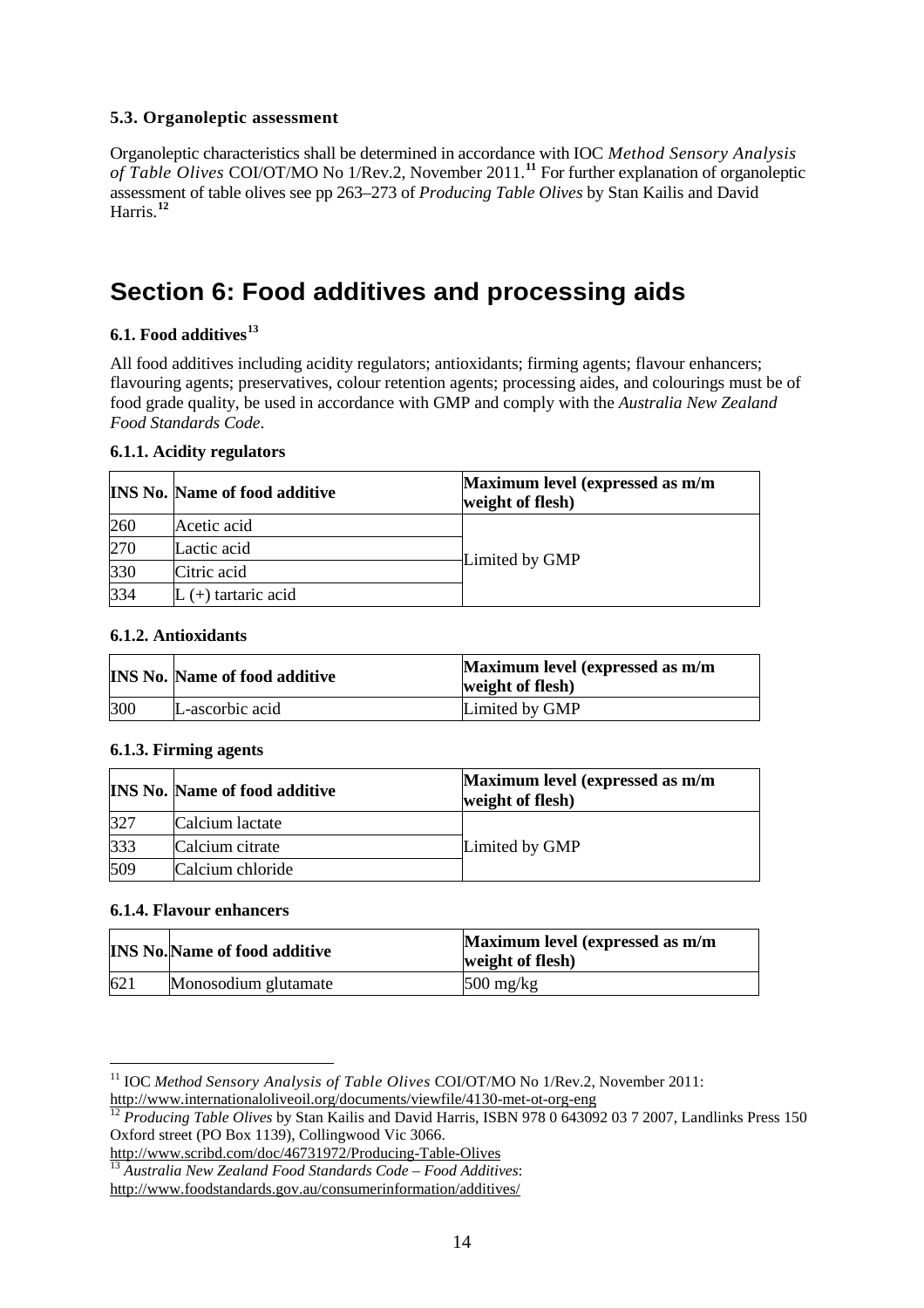#### **6.1.5. Flavouring agents**

| <b>INS No. Name of food additive</b>                                                            | Maximum level (expressed as m/m<br>weight of flesh) |
|-------------------------------------------------------------------------------------------------|-----------------------------------------------------|
| Natural flavours as defined by the Codex<br>Guidelines for the Use of Flavourings <sup>14</sup> | Limited by GMP                                      |

#### **6.1.6. Preservatives**

|     | <b>INS No. Name of food additive</b>                                              | Maximum level (expressed as m/m<br>weight of flesh)                                      |
|-----|-----------------------------------------------------------------------------------|------------------------------------------------------------------------------------------|
| 200 | Sorbic acid and its sodium and potassium<br>salts (expressed as sorbic acid)      | 1000 mg/kg under the Industry Standard<br>(Note 1)<br>$500$ mg / kg under Codex (Note 2) |
| 210 | Benzoic acid and its sodium and<br>potassium salts (expressed as benzoic<br>acid) | $1000 \text{ mg/kg}$                                                                     |

**Note 1:** For the Australian market the use of sorbic acid or benzoic acid is approved under the *Australia New Zealand Food Standards Code* to a maximum level of 1000 mg/kg.

**Note 2:** If exporting table olives under the Codex standard the use of sorbic acid is approved to a maximum level of 500 mg/kg.

| <b>6.1.7. Colour retention agents</b> (to maintain the colour of olives darkened by oxidation) |
|------------------------------------------------------------------------------------------------|
|------------------------------------------------------------------------------------------------|

|     | <b>INS No. Name of food additive</b> | Maximum level: g/kg (expressed as m/m)<br>weight of flesh) |
|-----|--------------------------------------|------------------------------------------------------------|
| 579 | Ferrous gluconate                    | $150$ mg /kg as total Fe                                   |
| 585 | <b>Ferrous</b> lactate               | (Note $3$ )                                                |

**Note 3:** Use of ferrous lactate (INS No 585 – 150 mg/kg as total Fe) is approved for use under Codex, but is not permitted under the *Australia New Zealand Food Standards Code*.

#### **6.1.8. Processing aids** (maximum level limited by GMP)

| <b>Function</b>                                      | Substance (s)                     |  |
|------------------------------------------------------|-----------------------------------|--|
| Fermentation control                                 | Cultures of lactic microorganisms |  |
| Prevention of the presence of $O_2$                  | Nitrogen                          |  |
| Prevention of the presence of $O_2$ and preservation | Carbon dioxide                    |  |
| Homogenisation and improvement of colour             | Manganese lactate                 |  |
| development                                          | Manganese gluconate               |  |
| Debittering and darkening (ripe olives)              | Sodium or potassium hydroxide     |  |
| Control of pH                                        | Hydrochloric acid                 |  |
|                                                      | Carbon dioxide                    |  |

#### **6.2. Contaminants:**

 $\overline{a}$ 

**6.2.1. Heavy metals:** Table olives shall comply with the contaminant limits as stipulated by the *Australia New Zealand Food Standards Code* (*Standard 1.4.1*). For export to countries where the Codex *Table Olive Standard* is accepted, then additives must meet Codex standards.

<sup>14</sup> Codex *Guidelines for the Use of Flavourings* (CAC/GL 66-2008)

<span id="page-24-0"></span>[http://www.codexalimentarius.org/download/standards/11020/cxg\\_066e.pdf](http://www.codexalimentarius.org/download/standards/11020/cxg_066e.pdf)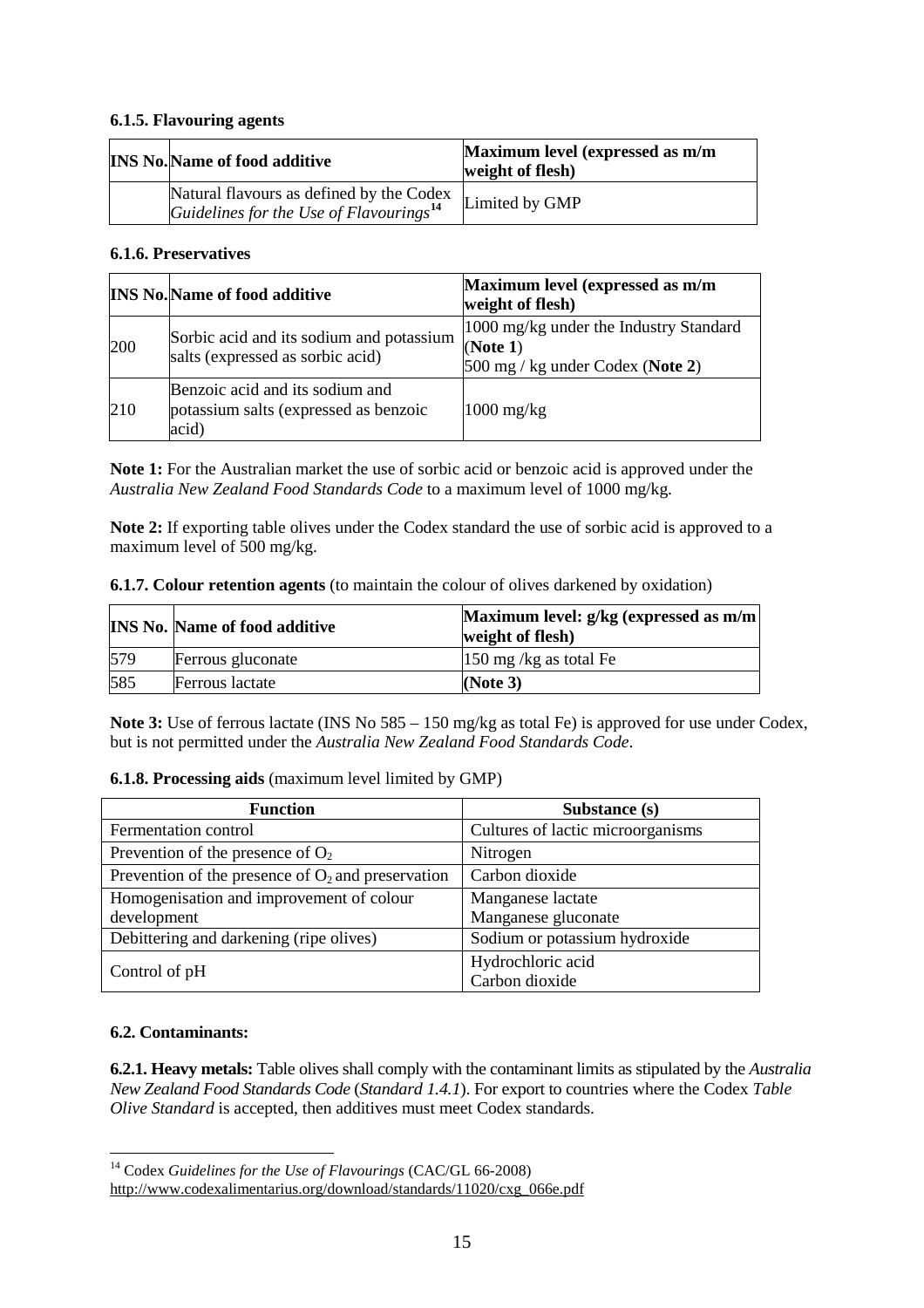**6.2.2. Pesticide residues:** Products covered by the Industry Standard shall comply with those maximum pesticide residue limits (MRLs) established by the *Australia New Zealand Food Standards Code* (*Standard 1.4.2*) for these commodities.

## <span id="page-25-0"></span>**Section 7: Hygiene**

**7.1. Australia New Zealand Food Standards:** Table olives must be prepared and handled in accordance with the appropriate sections of the *Australia New Zealand Food Standards Code*.

**7.2. Microbiological criteria[15:](#page-25-1)** The products must also comply with any microbiological criteria established by the *Australia New Zealand Food Standards Code*. Microbiological criterion for food defines the acceptability of a product or a food lot, based on the absence or presence, or number of microorganisms, and/or quantity of their toxins/metabolites, per unit(s) of mass, volume, area or lot.

**7.3. Foreign matter:** To the extent possible in good manufacturing practice, the olives shall be free from any objectionable matter. Foreign visible contaminants – cracked or slit olives may have cloudy brines; herbs and spices have particulate properties.

**7.4. Microbiological deterioration:** The olives and brine shall be devoid of any microbiological deterioration caused in particular by putrid, butyric or zapatera fermentation.

**7.5. Sampling and testing:** When tested by appropriate methods of sampling and examination of table olives (refer to *FSANZ Guidelines for the microbiological examination of ready-to-eat foods*).**[16](#page-25-2)**

**7.6.** Olives shall be free from **pathogenic and/or contaminant microorganisms** likely to develop in the product in normal storage conditions; and olives shall be free from substances from microorganisms in amounts which may represent a hazard to health.

**7.7 Fermented olives held in bulk** in a covering liquid may contain microorganisms used for fermentation, notably lactic bacteria and yeasts. The number of such microorganisms (lactic bacteria and/or yeasts) in a selective culture medium may, for each one, be up to  $10^9$  colonyforming units per ml of brine or per gram of flesh, depending on fermentation level.

**7.8. Olives preserved by heat sterilisation** (such as olives darkened by oxidation) shall have received a processing treatment sufficient both in time and temperature to destroy spores of *Clostridium botulinum*.

<span id="page-25-1"></span> $\overline{a}$ <sup>15</sup> *Principles for the Establishment and Application of Microbiological Criteria for Foods CAC/GL 27-1997:*<br>http://www.codexalimentarius.org/download/standards/394/CXG 021e.pdf

<span id="page-25-2"></span><sup>&</sup>lt;sup>16</sup> FSANZ Guidelines for the microbiological examination of ready-to-eat foods: [http://www.foodstandards.gov.au/\\_srcfiles/Guidelines%20for%20Micro%20exam.pdf](http://www.foodstandards.gov.au/_srcfiles/Guidelines%20for%20Micro%20exam.pdf)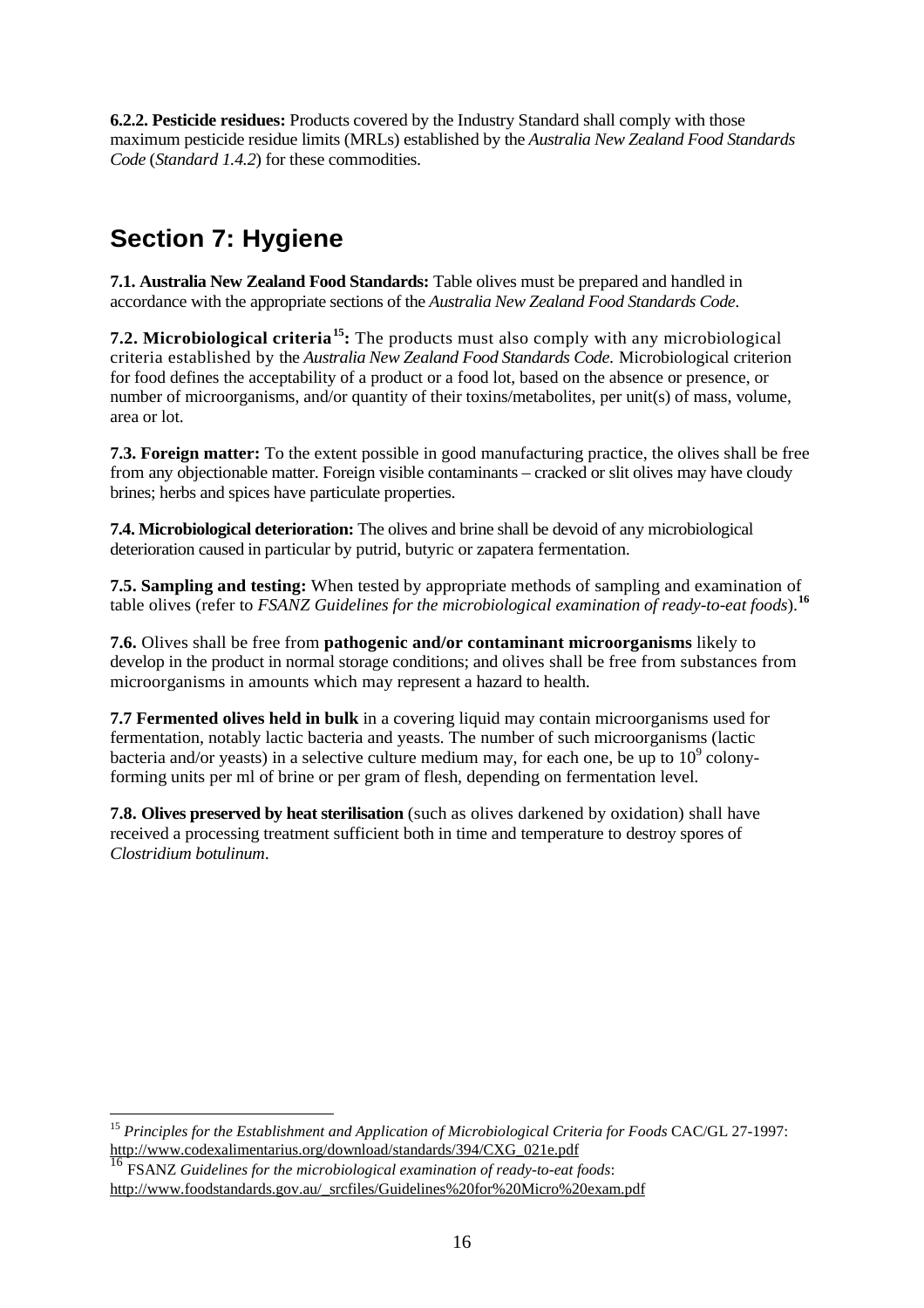### <span id="page-26-0"></span>**Section 8: Microbiological criteria for processed table olives packed in bulk containers (non-pasteurised)**

#### **8.1. Microbiological criteria**

This section establishes microbiological criterial for **non-pasteurised** table olives packed in bulk containers that may be offered for wholesale distribution including to food services.

<span id="page-26-1"></span>

| Table 5: Microbiological criteria for processed table olives in bulk containers (non- |  |
|---------------------------------------------------------------------------------------|--|
| pasteurised)                                                                          |  |

| <b>Products</b>          | Microorganism                             | <b>Test</b><br>criterion | $\mathbf n$ | $\mathbf{c}$   | m<br>(cfu)               | М<br>(cfu)    |
|--------------------------|-------------------------------------------|--------------------------|-------------|----------------|--------------------------|---------------|
| All table<br>olive trade | Salmonellas                               | Compulsory               | 5           | $\Omega$       | Not detected<br>in $25g$ |               |
| products<br>(Section     | Escherichia coli                          | Indicative               | 5           | $\theta$       | $1.10^{2}/g$             |               |
| $2.2)$ and<br>styles     | Staphylococci (coagulase-<br>positive)    | Compulsory               | 5           | 2              | $1.10^{2}/g$             | $1.10^{3}/g$  |
| (Section                 | Clostridium perfringens                   | Compulsory               | 5           | $\overline{2}$ | $1.10^{2}/g$             | $1.10^{3}/g$  |
| (2.3)                    | Aerobic micro-organisms<br>tested at 30°C | Indicative               | 5           | 2              | $5.10^{6}/g$             | $5.10^{7}/g$  |
|                          | Lactic Bacteria                           | Indicative               | 5           | $\overline{2}$ | $1.10^{9}/g$             | $1.10^{10}/g$ |
|                          | Listeria monocytogenes                    | Compulsory               | 5           | $\theta$       | $1.10^{2}/g$             |               |
|                          | Faecal coliforms*                         | Indicative               | 5           | $\overline{2}$ | $1.10^{2}/g$             | $1.10^{3}/g$  |
|                          | Sulphite-reducing<br>anaerobes            | Indicative               | 5           | $\overline{2}$ | $1.10^{2}/g$             | $1.10^{3}/g$  |
|                          | Yeasts                                    | Indicative               | 5           | $\overline{2}$ | $5.10^{5}/g$             | $5.10^{6}/g$  |
|                          | Moulds                                    | Indicative               | 5           | $\overline{2}$ | $5.10^{2}/g$             | $5.10^{3}/g$  |

**\***Testing for faecal coliforms may replace testing for *Escherichia coli*.

#### **8.2. Interpretation**

The **microbiological criteria** quoted in *Table 5* above and in *Section 9* below are to be interpreted as follows:

**Indicative:** Organisms where numbers exceeding the microbiological criteria points to inadequate processing for safety. A positive test for indicator organisms does not necessarily point to the presence of pathogenic organisms in the same product.

**Compulsory:** Organisms where numbers exceeding the microbiological criteria points to contamination of the product by pathogenic organisms in the same product.

**cfu:** Means colony-forming units.

**c:** Means the maximum-allowable number of defective sample units producing readings between '**m**' and '**M**' as specified in this Industry Standard.

**M:** Means the microbiological level where exceeded in one or more defective sample units would cause the lot to be rejected as specified in this Industry Standard.

**m:** Means the acceptable microbiological level in a sample unit as specified in this Industry Standard.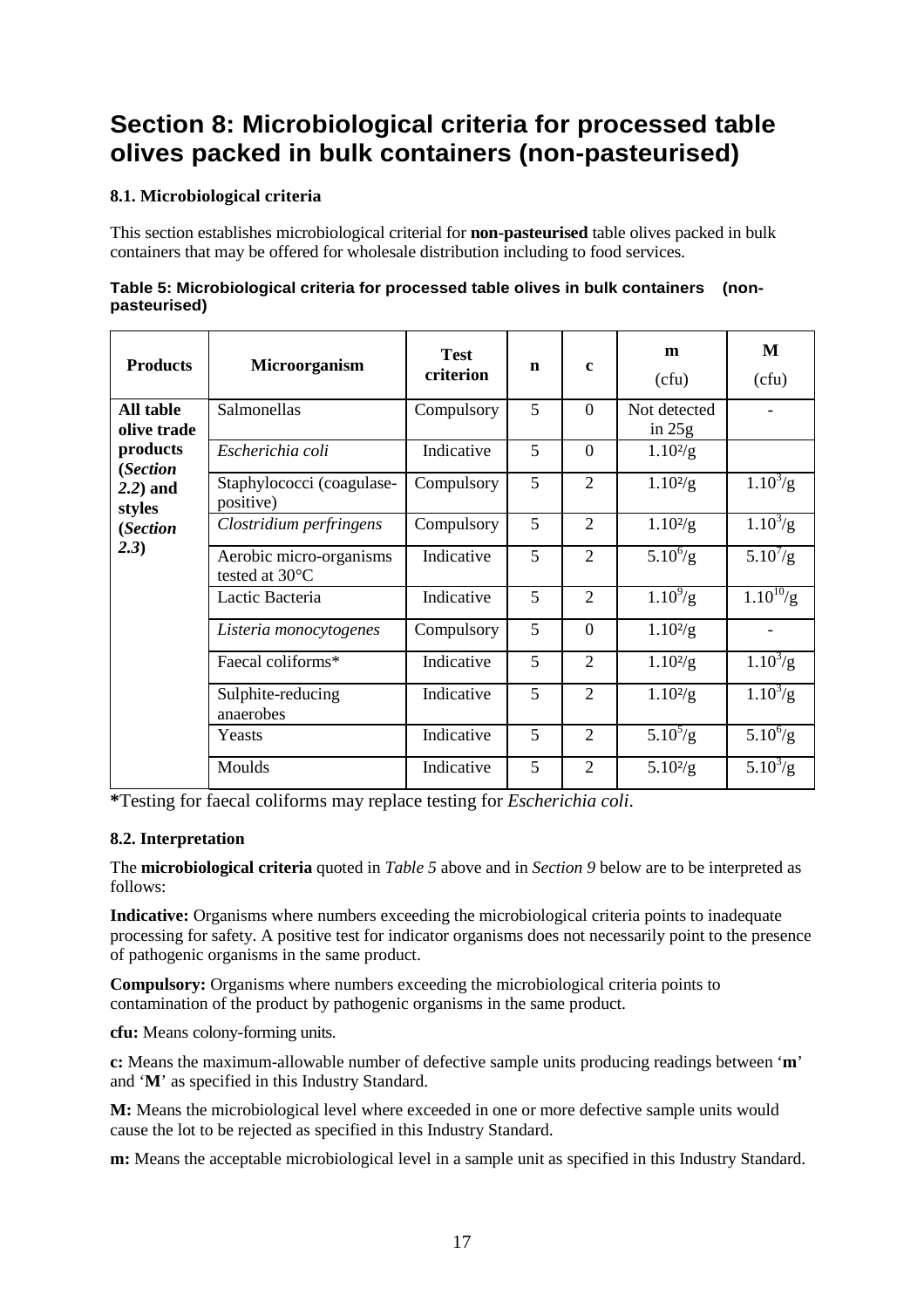**Microorganism:** Means a microbiological agent as specified in this Industry Standard.

**n:** Means the minimum number of sample units which must be examined from a lot of food as specified in this Industry Standard.

A batch that is sampled is considered to be **non-satisfactory** for consumption when the following occurs:

**a.** The number of sample units with a microbiological level between '**m**' and '**M**' is greater than '**c**'; or

**b.** A sample unit exhibits a microbiological level that is higher than '**M**', or includes *Salmonella* in 25 g.

**Note 1:** The microbiological criteria listed in *Table 5* and in *Section 9* are to be assessed using recognised methods for *Bacillus cereus*, *Clostridium perfringens*, *Escherichia coli*, *Staphylococcus aureus*, *Listeria monocytogenes* and *Salmonella*. The size of the sample subjected to microbiological analysis ('**n**') must not be less than 5 units.

**Note 2:** In *Table 5* testing for faecal coliforms may replace testing for *Escherichia coli*.

**Note 3:** Suggested limit for in-house laboratory testing is 1.10<sup>3</sup> cfu/ml of brine or per gram of flesh.

**Note 4:** *Table 5* also includes the requirements for non-fermented olives that have been produced by multiple water or weak brine changes to debitter before placing in suitable acidified brine.

**Note 5:** Brines and packing solutions must meet the criteria of *Section 3* of the Industry Standard.

**Note 6:** When 'sold on', purchasers shall:

**a.** Not dilute or alter the brine or packing solution without reference to the requirements of this Industry Standard.

**b.** Store the bulk olives away from heat in a cool place, preferably at  $4^{\circ}$ C.

**c.** Before serving the olives for immediate consumption, rinse the olives in potable water and embellish as required (e.g. olive oil, wine vinegar, herbs and spices).

*Section 8* content is adapted from the *Federation of French Condiments Industries – Code of fair practice for table olives Dec 2000*.

### <span id="page-27-0"></span>**Section 9: Microbiological criteria for processed table olives for sale or distribution to end users**

This section establishes microbiological criterial for table olives offered for retail sale to the public, including table olives with or without packing solution, olive pastes and tapenades. These products would usually be pasteurised.

**9.1. Table olive products given thermal treatment (pasteurisation but not sterilisation) to ensure biological stability for storage (when stored) at room temperature:** After steam treatment (pasteurisation) stability of the product is attained, after 7 days storage at 37°C.

**9.1.1. Testing criteria:** For olives pasteurised in final containers, allow at least 7 days to stabilise the product, then test for effectiveness of pasteurisation using an indicator organism – suggest *Lactobacillus*. Additional tests could be for yeast/moulds and *E. coli* or faecal coliforms.

**9.1.3. All pasteurised olives:** Must meet the microbiological requirements of *Section 9.3* of the Industry Standard, including table olives with or without packing solution, olive pastes and tapenades.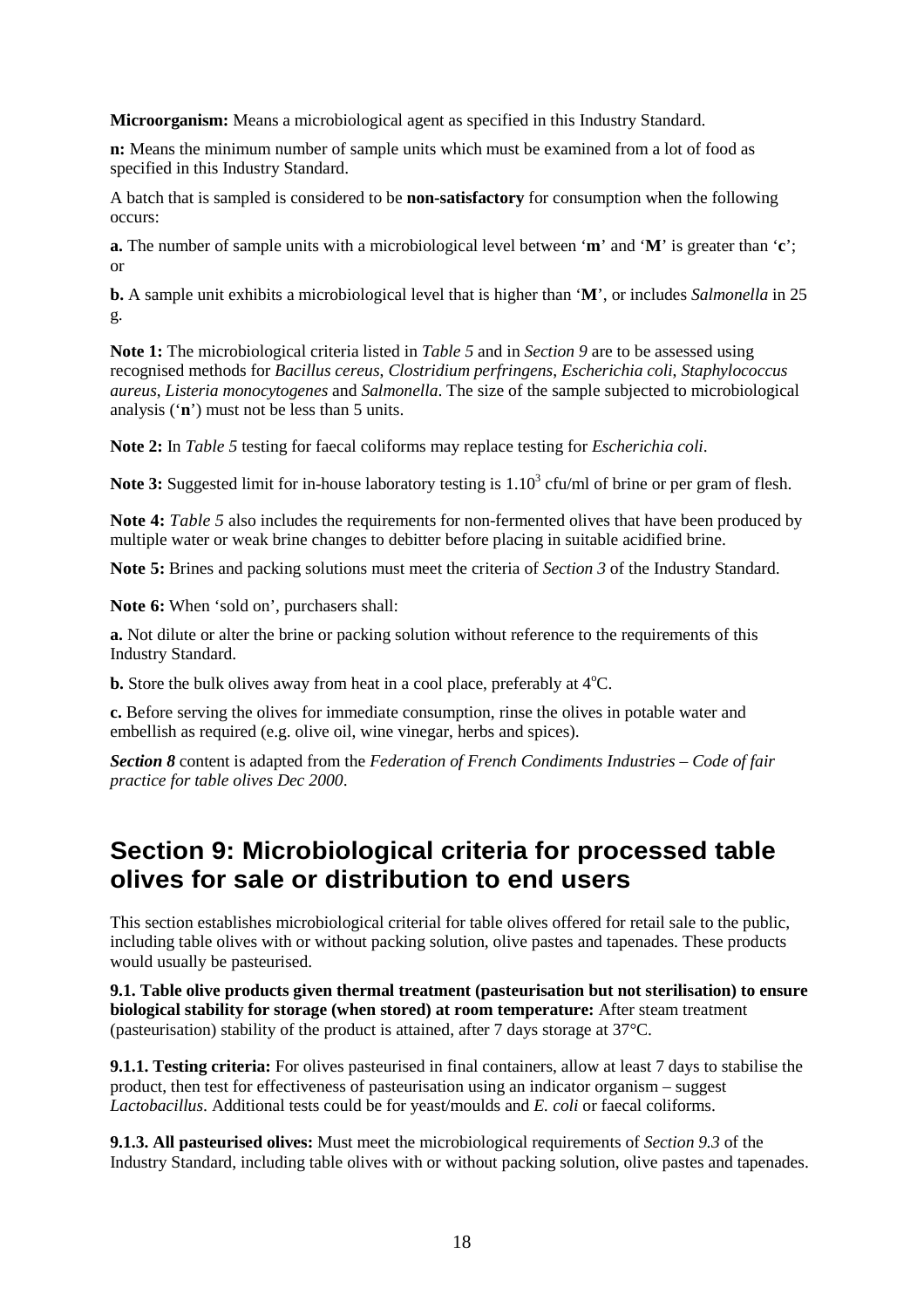**9.1.4. Brines and packing solutions:** Must meet the criteria of *Section 3* of the Industry Standard.

**9.2. Table olive products not given thermal treatment:** Applies to all packed table olive products of this group.

#### **9.2.1. Compulsory criteria:**

| Salmonellas: not detected in 25 g  | $n=5$ , c=0, m=0 cfu/g                                         |
|------------------------------------|----------------------------------------------------------------|
| Staphylococci (coagulase-positive) | n=5, c=2, m=1.10 <sup>2</sup> cfu/g, M=1.10 <sup>3</sup> cfu/g |
| Clostridium perfringens            | n=5, c=2, m=1.10 <sup>2</sup> cfu/g, M=1.10 <sup>3</sup> cfu/g |
| Listeria monocytogenes             | $n=5$ , c=0, m=1.10 <sup>2</sup> cfu/g                         |

#### **9.2.2. Indicative criteria:**

| Escherichia coli  | $n=5$ , c=0, m=1.10 <sup>2</sup> cfu/g                         |
|-------------------|----------------------------------------------------------------|
| Faecal coliforms* | n=5, c=2, m=1.10 <sup>2</sup> cfu/g, M=1.10 <sup>3</sup> cfu/g |

**\***Testing for faecal coliforms may replace testing for *Escherichia coli*.

Aerobic Micro-organisms tested at 30°C:

**a.** Fermented green olives, green stoned (pitted) olives, olives stuffed with vegetable matter and black olives in brine  $n=5$ ,  $c=2$ ,  $m=5.10^6$  cfu/g,  $M=5.10^7$  cfu/g

**b**. Cured black olives, Greek-style olives and green olives stuffed with fish paste or with matter of animal origin  $n=5$ ,  $c=2$ ,  $m=1.10^6$  cfu/g,  $M=1.10^7$  cfu/g animal origin  $n=5$ , c=2, m=1.10<sup>6</sup> cfu/g, M=1.10<sup>7</sup> cfu/g

| Yeasts        | n=5, c=2, m=5.10 <sup>5</sup> cfu/g, M=5.10 <sup>6</sup> cfu/g |
|---------------|----------------------------------------------------------------|
| <b>Moulds</b> | n=5, c=2, m=5.10 <sup>2</sup> cfu/g, M=5.10 <sup>3</sup> cfu/g |

**9.2.3. All non-pasteurised olives:** Must meet the above compulsory and indicative microbiological requirements as well as those in *Section 9.3* of the Industry Standard, including table olives with or without packing solution.

**9.2.4. Brines and packing solutions:** Must meet the criteria of *Section 3* of the Industry Standard.

#### **9.3. Categories of microbiological quality**

FSANZ *Guidelines for the microbiological examination of ready-to-eat foods* identify four categories of microbiological quality for ready-to-eat foods based on levels of indicator organisms and the number or presence of pathogens. These are satisfactory, marginal, unsatisfactory and potentially hazardous – refer to *Table 6*.

**Satisfactory:** Results indicate good microbiological quality. **No action** required.

**Marginal:** Results are borderline in that they are within limits of acceptable microbiological quality but may indicate possible hygiene problems in the preparation of the food. **Action:** Re-sampling may be appropriate. Premises that regularly yield borderline results should have their food-handling controls investigated.

**Unsatisfactory:** Results are outside of acceptable microbiological limits and are indicative of poor hygiene or food handling practices. **Action:** Further sampling and re-testing, including the sampling of other foods from the food premise may be required and an investigation undertaken to determine whether food-handling controls and hygiene practices are adequate.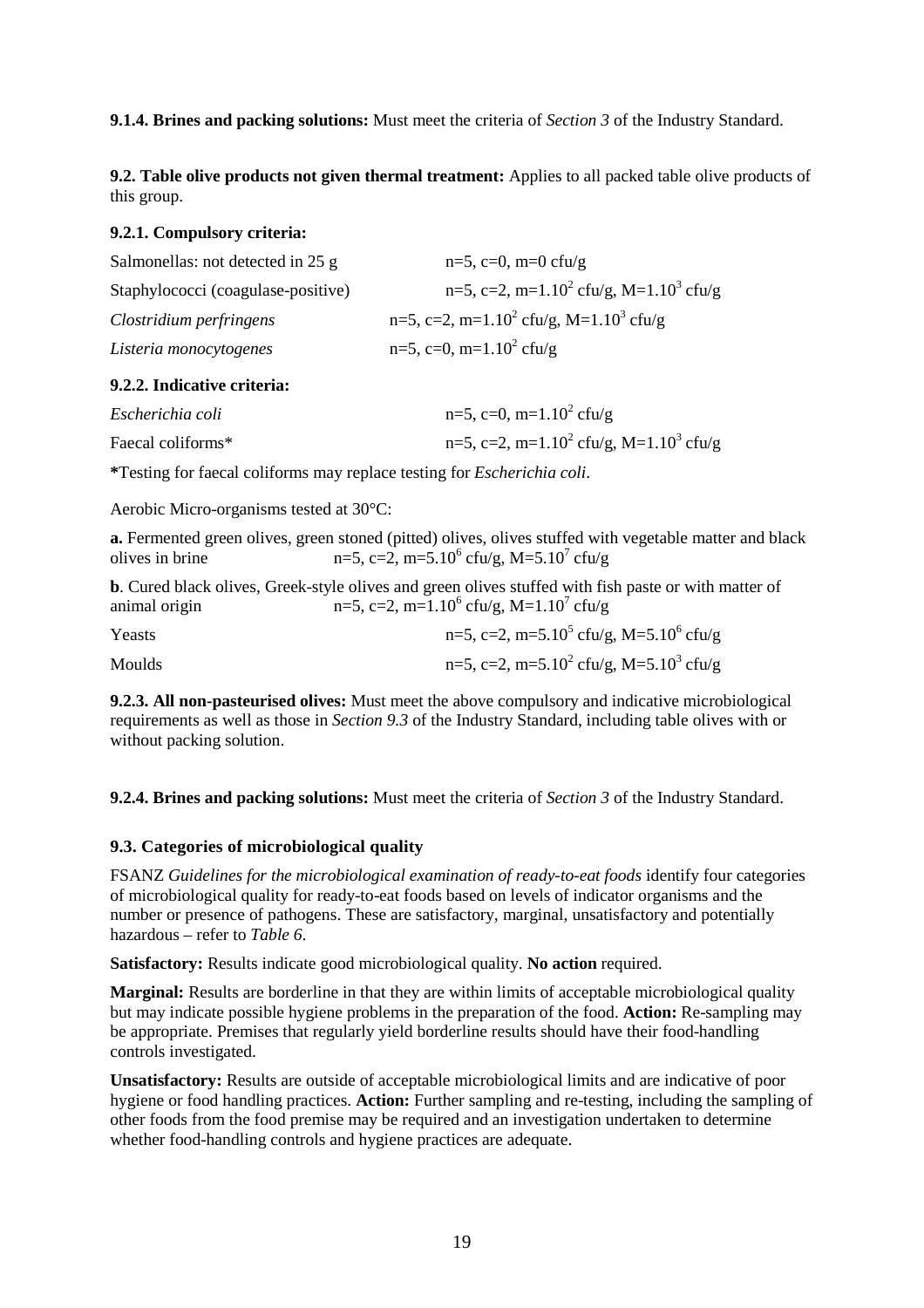**Potentially hazardous:** The levels in this range may cause food-borne illness and immediate remedial action should be initiated. **Action:** Consideration should be given to the withdrawal of any of the food still available for sale or distribution and, if applicable, recall action may be indicated. An investigation of food production or handling practices should be instigated to determine the source/cause of the problem so that remedial actions can commence.

|                                  | Microbiological quality (cfu per gram) |                                |                       |                                                     |  |
|----------------------------------|----------------------------------------|--------------------------------|-----------------------|-----------------------------------------------------|--|
| Microorganism                    | <b>Satisfactory</b>                    | <b>Marginal</b>                | <b>Unsatisfactory</b> | <b>Potentially</b><br>hazardous                     |  |
| Salmonellas                      | Not detectable in 25 g                 |                                |                       | detected                                            |  |
| Escherichia coli                 | $<$ 3 cfu/g                            | $< 10^2$ cfu/g                 | $> 10^2$ cfu/g        | pathogenic<br>strains of E.coli<br>should be absent |  |
| Coagulase $+ve$<br>staphylococci | $< 10^2$ cfu/g                         | $10^2 - 10^3$ cfu/g            | $10^3 - 10^4$ cfu/g   | $> 10^4$ cfu/g<br>$SET + ve$                        |  |
| Clostridium<br>perfringens       | $\sqrt{10^2}$ cfu/g                    | $10^2 - 10^3$ cfu/g            | $10^3 - 10^4$ cfu./g  | $> 10^4$ cfu/g                                      |  |
| Listeria<br>monocytogenes        | Not detectable in 25 g                 | Detected but<br>$< 10^2$ cfu/g |                       | $> 10^2$ cfu/g                                      |  |

<span id="page-29-0"></span>**Table 6: Guideline levels for determining the microbiological quality of ready-to-eat foods**

*Table 6* is adapted from FSANZ *Guidelines for the microbiological examination of ready-toeat foods.*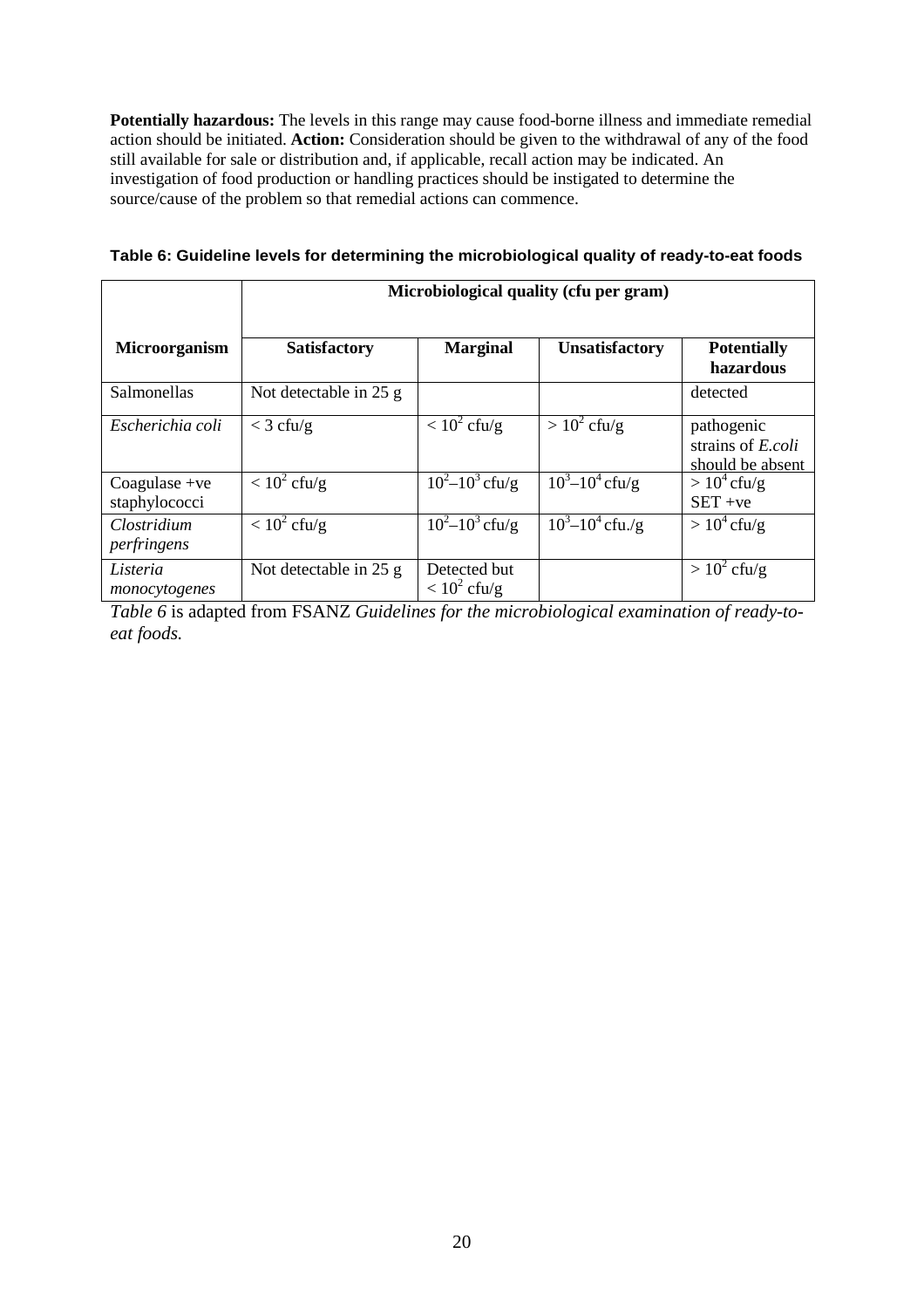#### **9.3. Justification of microbiological criteria**

*Table 7* presents the justification of threshold levels for microorganisms of interest.

| Microorganism                            | <b>Threshold</b>                                                                              | <b>Justification</b>                                                                                                                                                                                       |
|------------------------------------------|-----------------------------------------------------------------------------------------------|------------------------------------------------------------------------------------------------------------------------------------------------------------------------------------------------------------|
| Salmonellas                              | Absent in 25 g                                                                                | Pathogen. testing is desirable even though<br>risk is minimal due to fact that product is not<br>particularly susceptible to its development                                                               |
| Staphylococci<br>(coagulase-positive)    | $< 1.10^{2/g}$                                                                                | Pathogen. minimal risk but good indicator<br>for contamination of human origin during<br>handling of product                                                                                               |
| Escherichia coli and faecal<br>coliforms | $< 1.10^{2/g}$                                                                                | Tracers for faecal contamination. Testing for<br>Escherichia coli is best performed on<br>vegetable matter since populations of faecal<br>coliforms are not always synonymous with<br>faecal contamination |
| Aerobic mesophilic<br>microorganisms     | $1.10^6$ to $5.10^6$ /g<br>depending on the type of<br>product                                | Indicators for pilot-testing (figures reported<br>by professionals, based on good quality<br>products)                                                                                                     |
| Lactic bacteria                          | $1.10^{9}/g$                                                                                  | Presence in unpasteurised products                                                                                                                                                                         |
| Yeasts                                   | $\langle 5.10^{5}/g$                                                                          | Presence in unpasteurised products                                                                                                                                                                         |
| Moulds                                   | $\langle 5.10^2/g$                                                                            | Presence in unpasteurised products                                                                                                                                                                         |
| Sulphite-reducing<br>anaerobes           | $<$ 1.10 <sup>2</sup> /g as indicative or<br>compulsory depending<br>on type of trade style   | Good indicator for colonies of bacillus                                                                                                                                                                    |
| Clostridium perfringens                  | $\langle 1.10^2/g \rangle$ as indicative or<br>compulsory depending<br>on type of trade style | Pathogen. Indicator of anaerobic flora.<br>Threshold figure applies to commercial<br>treatments for raw semolina and/or cooked<br>vegetables                                                               |
| Listeria monocytogene                    | $< 1.10^{2/g}$                                                                                | Pathogen. Widespread in the environment.<br>Organism can survive in fermented olives.                                                                                                                      |

<span id="page-30-0"></span>**Table 7: Justification of microbiological criteria**

*Section 9* content is adapted from the *Federation of French Condiments Industries – Code of fair practice for table olives Dec 2000.*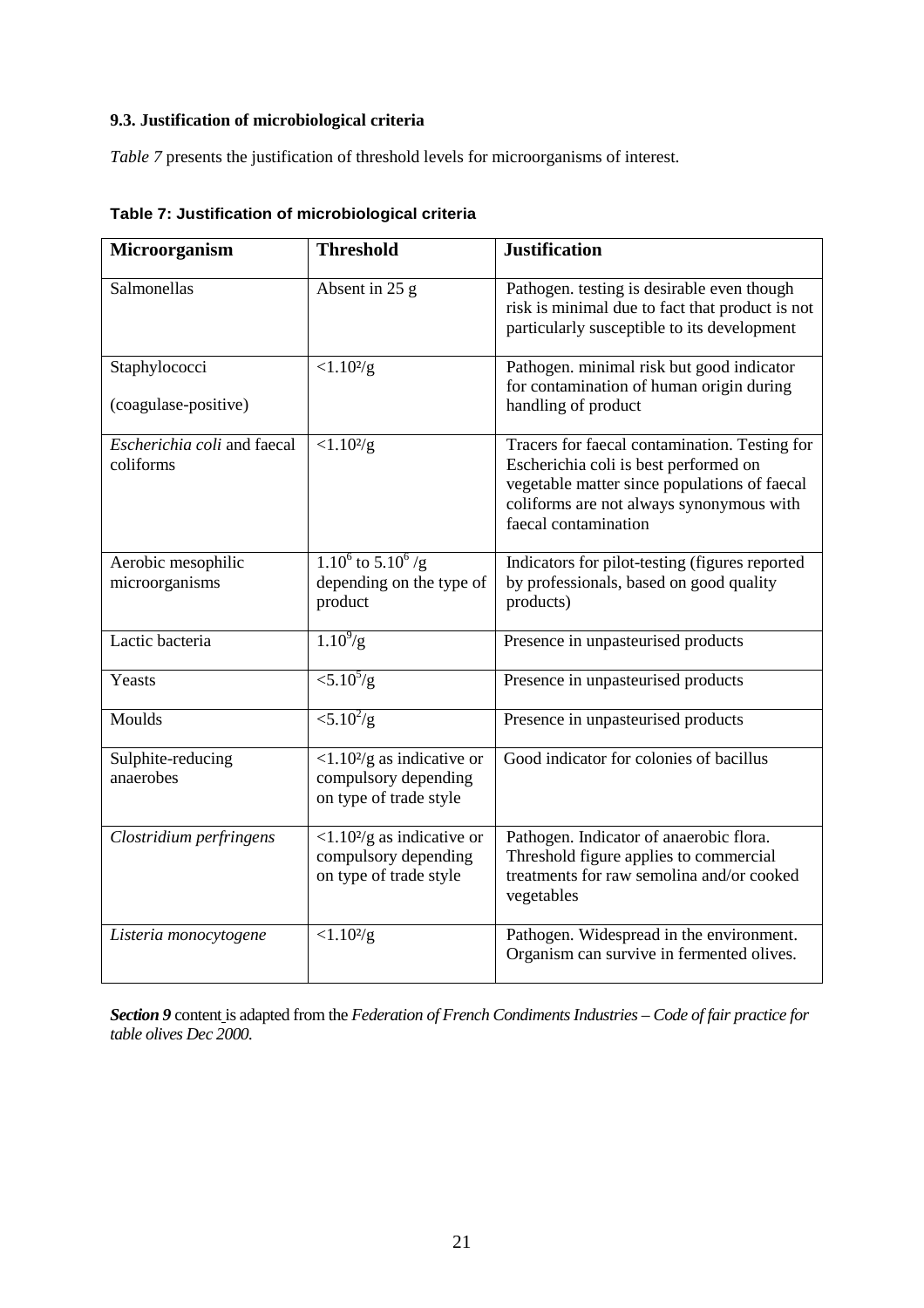### <span id="page-31-0"></span>**Section 10: Containers and labelling of containers for retail sale**

Containers' filling weights/volumes, and container labelling must meet the appropriate sections of the *Australia New Zealand Food Standards Code*.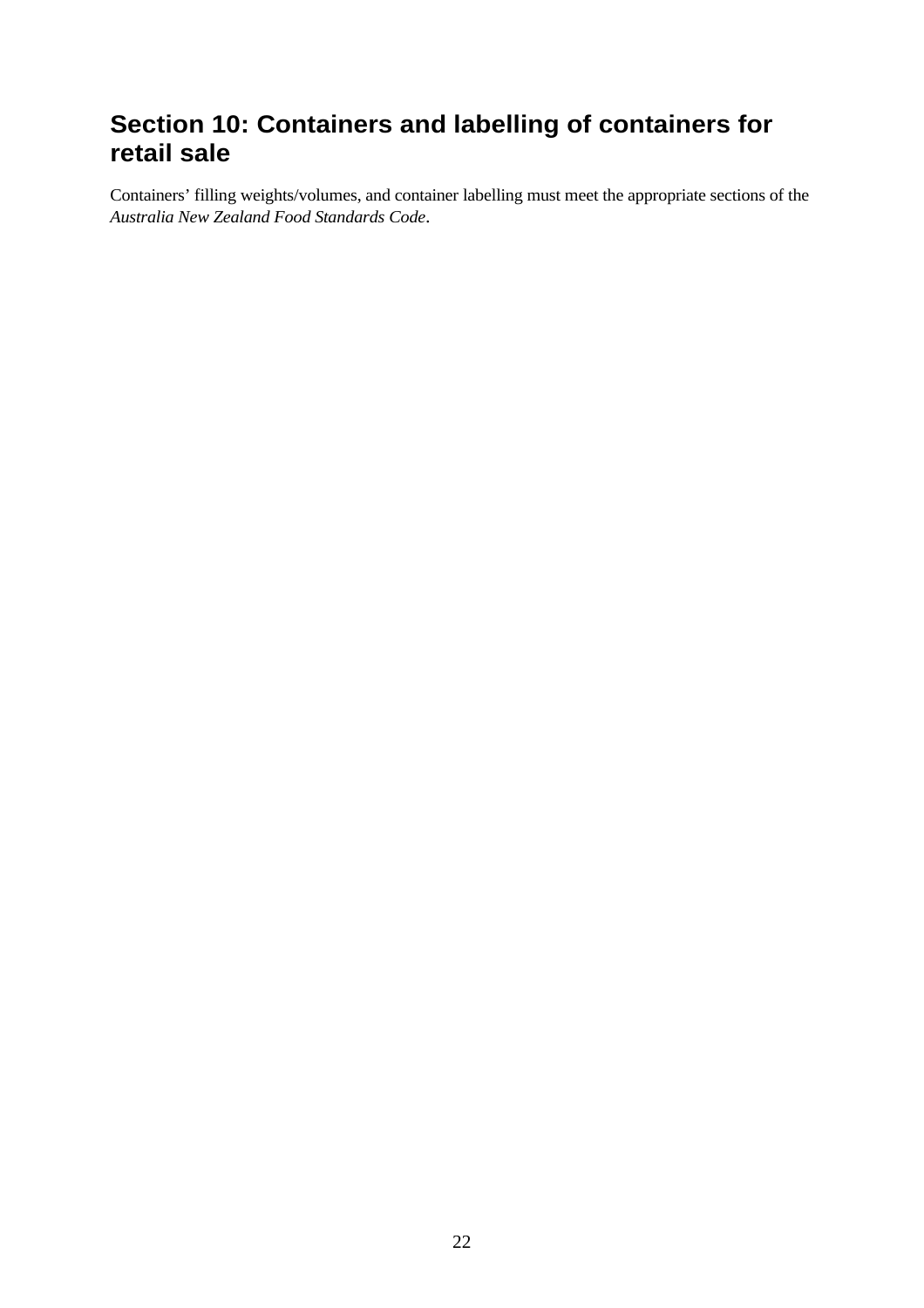## <span id="page-32-0"></span>**References**

1. IOC *Trade Standard Applying to Table Olives* COI/OT/NC No. 1 Dec 2004: <http://www.internationaloliveoil.org/documents/viewfile/3626-normoteng>

2. *Proposed Draft Codex Standard for Table Olives* – CODEX STAN 66-1981 (NO2-2009): [ftp://ftp.fao.org/codex/Meetings/CCPFV/ccpfv25/pf25\\_04e.pdf](ftp://ftp.fao.org/codex/Meetings/CCPFV/ccpfv25/pf25_04e.pdf) 

3. *Federation of French Condiments Industries – Code of fair practice for table olives Dec 2000* (English translation available on request to AOA): [http://www.agrogroupe.com/Documents/code\\_des\\_pratiques\\_loyales.pdf](http://www.agrogroupe.com/Documents/code_des_pratiques_loyales.pdf)

4. *Food Standards Australia New Zealand Food Standards Code*: <http://www.foodstandards.gov.au/foodstandards/foodstandardscode.cfm>

5. *Code of Practice for olive oil, table olives and other olive products (revised 2012)* Australian Olive Association (AOA): [http://www.australianolives.com.au/content/code-of](http://www.australianolives.com.au/content/code-of-practice)[practice](http://www.australianolives.com.au/content/code-of-practice)

6. National Authority for Testing Agencies (NATA):<http://www.nata.asn.au/>

7. Australian Government ComLaw website: <http://www.comlaw.gov.au/Search/food%20standards%20code>

8. HACCP style Food Safety Plan for Table Olives (template), Australian Olive Association 2012 (only available to Code of Practice Signatories).

9. *Table Olive Production Manual*, by James Smyth (RIRDC 2012): <https://rirdc.infoservices.com.au/collections/oli>

10. Codex *General Guidelines on Sampling* CAC/GL 50-2004: [http://www.codexalimentarius.org/download/standards/10141/CXG\\_050e.pdf](http://www.codexalimentarius.org/download/standards/10141/CXG_050e.pdf) 

11. IOC *Method Sensory Analysis of Table Olives* COI/OT/MO No 1/Rev.2, November 2011:<http://www.internationaloliveoil.org/documents/viewfile/4130-met-ot-org-eng>

12. *Producing Table Olives*, by Stan Kailis and David Harris, ISBN 978 0 643092 03 7 2007, Landlinks Press 150 Oxford street (PO Box 1139), Collingwood Vic 3066. <http://www.scribd.com/doc/46731972/Producing-Table-Olives>

13. FSANZ Food Additives:

<http://www.foodstandards.gov.au/consumerinformation/additives/>

14. Codex *Guidelines for the Use of Flavourings* (CAC/GL 66-2008): [http://www.codexalimentarius.org/download/standards/11020/cxg\\_066e.pdf](http://www.codexalimentarius.org/download/standards/11020/cxg_066e.pdf) 

15. *Principles for the Establishment and Application of Microbiological Criteria for Foods* CAC/GL 27-1997:

[http://www.codexalimentarius.org/download/standards/394/CXG\\_021e.pdf](http://www.codexalimentarius.org/download/standards/394/CXG_021e.pdf) 

16: *FSANZ Guidelines for the microbiological examination of ready-to-eat foods*: [http://www.foodstandards.gov.au/\\_srcfiles/Guidelines%20for%20Micro%20exam.pdf](http://www.foodstandards.gov.au/_srcfiles/Guidelines%20for%20Micro%20exam.pdf)